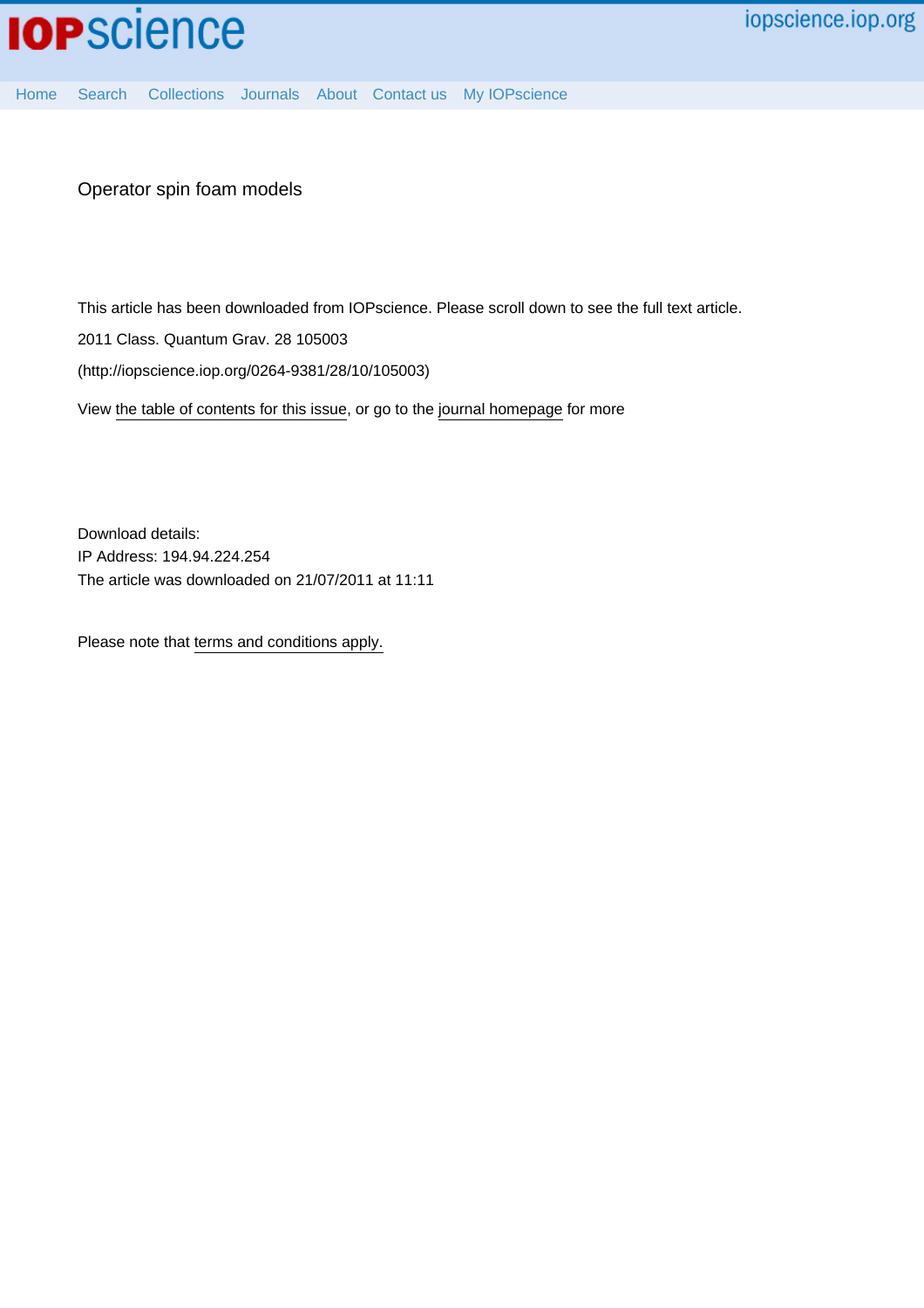Class. Quantum Grav. **28** (2011) 105003 (23pp) [doi:10.1088/0264-9381/28/10/105003](http://dx.doi.org/10.1088/0264-9381/28/10/105003)

# **Operator spin foam models**

**Benjamin Bahr**1,2**, Frank Hellmann**3**, Wojciech Kaminski ´** <sup>3</sup>**, Marcin Kisielowski**<sup>3</sup> and Jerzy Lewandowski<sup>3</sup>

<sup>1</sup> DAMTP, Centre for Mathematical Sciences, Wilberforce Road, Cambridge CB3 0WA, UK

<sup>2</sup> Albert Einstein Institute, Muehlenberg 1, 14476 Golm, Germany

<sup>3</sup> Instytut Fizyki Teoretycznej, Uniwersytet Warszawski, ul. Hoza 69, 00-681 Warszawa ˙ (Warsaw), Polska. Poland

Received 11 November 2010, in final form 22 February 2011 Published 6 April 2011 Online at [stacks.iop.org/CQG/28/105003](http://stacks.iop.org/CQG/28/105003)

## **Abstract**

The goal of this paper is to introduce a systematic approach to spin foams. We define *operator* spin foams, that is foams labelled by group representations and operators, as our main tool. A set of moves we define in the set of the operator spin foams (among other operations) allows us to split the faces and the edges of the foams. We assign to each operator spin foam a *contracted* operator, by using the contractions at the vertices and suitably adjusted face amplitudes. The emergence of the face amplitudes is the consequence of assuming the invariance of the contracted operator with respect to the moves. Next, we define spin foam *models* and consider the class of models assumed to be symmetric with respect to the moves we have introduced, and assuming their partition functions (state sums) are defined by the contracted operators. Briefly speaking, those operator spin foam models are invariant with respect to the cellular decomposition, and are sensitive only to the topology and colouring of the foam. Imposing an extra symmetry leads to a family we call *natural* operator spin foam models. This symmetry, combined with assumed invariance with respect to the edge splitting move, determines a complete characterization of a general natural model. It can be obtained by applying arbitrary (quantum) constraints on an arbitrary BF spin foam model. In particular, imposing suitable constraints on a spin(4) BF spin foam model is exactly the way we tend to view 4D quantum gravity, starting with the BC model and continuing with the Engle–Pereira–Rovelli–Livine (EPRL) or Freidel–Krasnov (FK) models. That makes our framework directly applicable to those models. Specifically, our operator spin foam framework can be translated into the language of spin foams and partition functions. Among our natural spin foam models there are the BF spin foam model, the BC model, and a model corresponding to the EPRL intertwiners. Our operator spin foam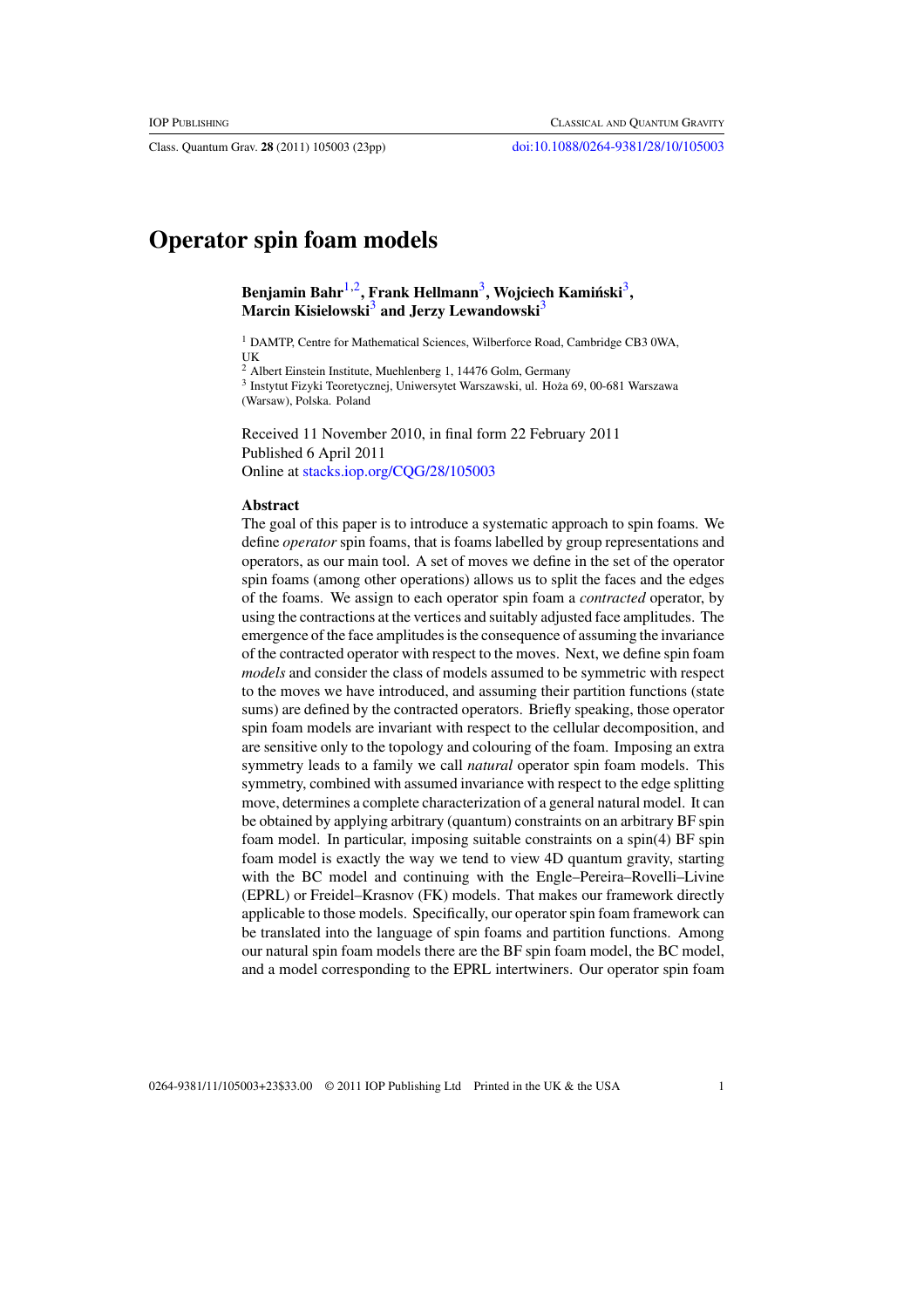framework can also be used for more general spin foam models which are not symmetric with respect to one or more moves we consider.

PACS number: 04.60.Pp

(Some figures in this article are in colour only in the electronic version)

# **1. Introduction**

The successful application of the 3D BF spin foam theory to 3D quantum gravity (see [\[1,](#page-21-0) [2](#page-21-0)] and references therein) produced and still produces activity in the 4D spin foam approaches to the 4D quantum gravity [\[1](#page-21-0)[–15](#page-22-0)]. After the decade of the Barrett–Crane model [\[3](#page-21-0)], a breakthrough has come with the new models: the Engle–Pereira–Rovelli–Livine (EPRL) model [\[4,](#page-21-0) [5](#page-21-0)] and the Freidel–Krasnov (FK) model [\[6](#page-21-0)]. For the first time, the existence of a relation between the 4D spin foam theory, on the one hand, and the kinematics of the (3+1) loop quantum gravity [\[16–20](#page-22-0)] has become plausible. The theory accommodates all the states of LQG labelled by graphs embedded in an underlying 3-manifold [\[7\]](#page-21-0), although seems not to be sensitive on linking and knotting [\[8\]](#page-21-0).

The spin networks and spin foams featuring in the spin foam models may be thought of as just combinatorial tools used to extract numbers. However, they also admit their own structure and natural operations that deserve understanding. The spin networks emerge in loop quantum gravity as invariant elements of the tensor products of representations. Consistently, the spin foams arise as cobordisms between the spin networks, and hence should be described in terms of operators mapping the invariants into invariants.

The goal of this paper is to introduce a systematic approach to spin foams. We define *operator*spin foams, that is foams labelled by group representations and operators, as our main tool. A set of moves we introduce in the set of the operator spin foams allows (among other operations) us to split the faces and the edges of the foams. The moves are used to introduce an equivalence relation. The equivalence relation is used in this paper as a symmetry of the structures we define. We do not consider equivalent operator spin foams to be the same operator spin foam (however such identification is possible). We assign to each operator spin foam a *contracted* operator, by using the contractions at the vertices and suitably adjusted face amplitudes. The emergence of the face amplitudes is the consequence of assuming the invariance of the contracted operator with respect to the moves. Next, we define spin foam *models* and consider the class of models assumed to be symmetric with respect to the moves we have introduced, and assuming that their partition functions (state sums) are defined by the contracted operators. Briefly speaking, those operator spin foam models are invariant with respect to the cellular decomposition, and are sensitive only to the topology and colouring of the foam. Imposing an extra symmetry leads to a family that we call *natural* operator spin foam models. This symmetry, combined with assumed invariance with respect to the edge splitting move, determines a complete characterization of a general natural model. It can be obtained by applying arbitrary (quantum) constraints on an arbitrary BF spin foam model. In particular, imposing suitable constraints on the spin(4) BF spin foam model is exactly the way we tend to view 4D quantum gravity, starting with the BC model and continuing with the EPRL or FK models. That makes our framework directly applicable to those models. Specifically, our operator spin foam framework can be translated into the language of spin foams and partition functions. Among our natural spin foam models there are the BF spin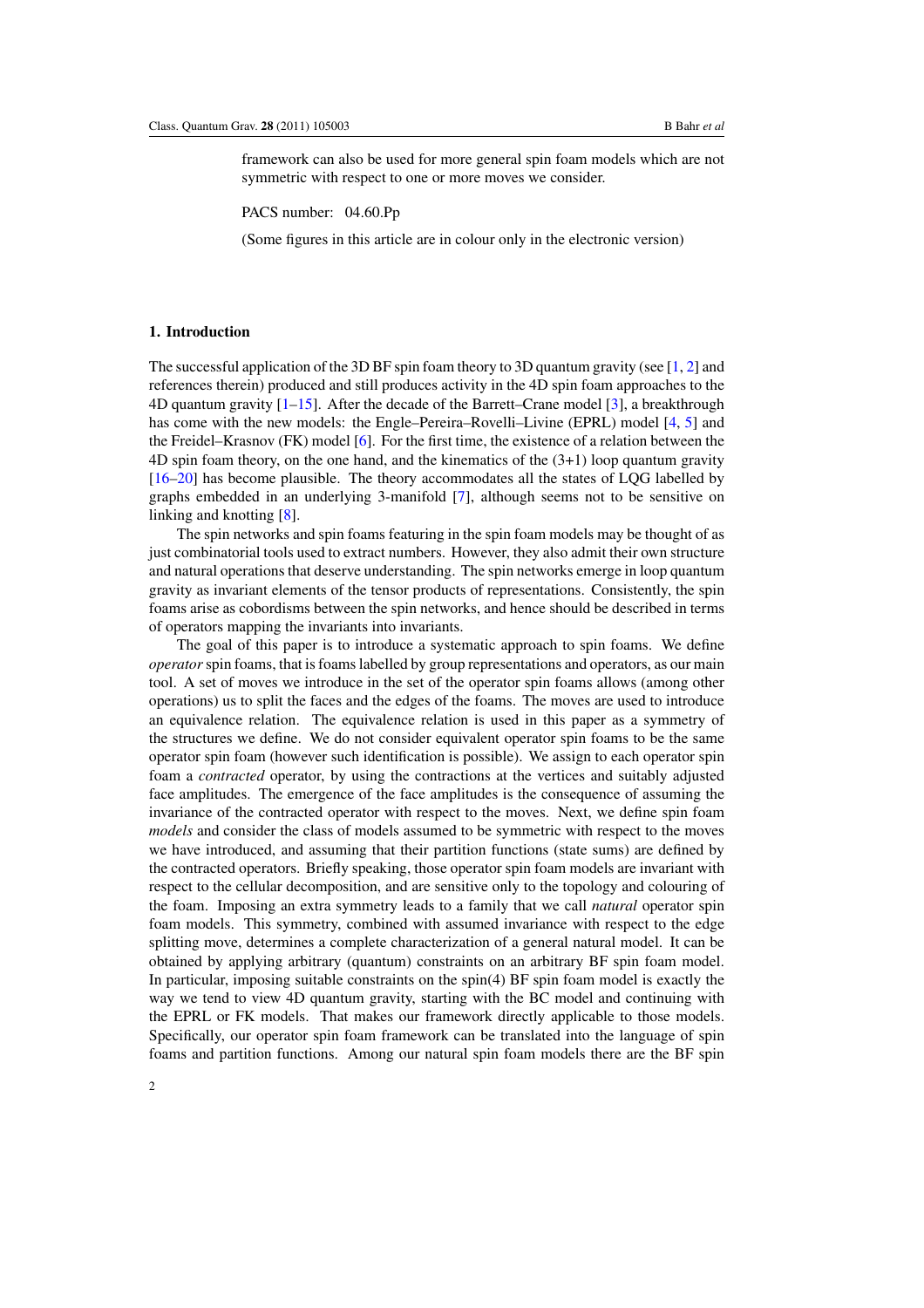<span id="page-3-0"></span>

**Figure 1.** Operator form of spin foam.

foam model, the BC model and a model corresponding to the EPRL intertwiners. The result is that of [\[9](#page-22-0)], rather than the one defined in the original EPRL paper [\[4](#page-21-0)]. The choice of the EPRL intertwiners and the vertex amplitude is the same in both approaches. The ambiguity is in glueing the vertices. Of course we do not mean to insist that the proposal of  $[9]$ , which also follows from the current paper, is better than the original EPRL one. We just find a set of natural properties that lead to the former proposal, and the bottom line is that the latter proposal is necessarily inconsistent with one of the conditions we spell out (this turns out to be a certain edge splitting condition).

Our operator spin foam framework can also be used for more general spin foam models which are not symmetric with respect to one or all the moves we consider.

## **2. Operator spin foam**

## *2.1. Definition*

Let *κ* be a locally linear, oriented 2-complex with boundary *∂κ* [\[1,](#page-21-0) [7\]](#page-21-0) and let *G* be a compact Lie group. Denote by  $\kappa^{(0)}$  the set of vertices (the 0-cells), by  $\kappa^{(1)}$  the set of edges (1-cells) and by  $\kappa^{(2)}$  the set of faces (2-cells) of the complex  $\kappa$ . For simplicity of the presentation, we will be assuming throughout this paper that every face of  $\kappa$  is topologically a disc<sup>4</sup>. Every edge  $e \in \kappa^{(1)}$  is contained in at least one face. If *e* is contained in exactly one face, we call it boundary edge. Otherwise *e* is an internal edge. If a vertex  $v \in \kappa^{(0)}$  is contained in a boundary edge, we call it boundary vertex. Otherwise  $v$  is internal. We will be denoting the set of internal edges*/*vertices by int*κ(*1*)* /int*κ(*0*)* .

The 1-complex set by the boundary edges and boundary vertices is denoted by *∂κ* and called the boundary of *κ*.

An operator spin foam that we define in this paper is a triple  $(\kappa, \rho, P)$ , where  $\rho$  and P are colourings by representations and, respectively, operators defined below. The first one, *ρ*, is familiar with spin foam theories, namely

•  $\rho$  is a colouring of the faces with irreducible representations of *G* (figure 1(*a*)):

$$
\rho: \kappa^{(2)} \to \operatorname{Irr}(G),\tag{2.1}
$$

$$
f \mapsto \rho_f. \tag{2.2}
$$

The colouring *ρ* can be used to assign Hilbert spaces to the faces and the edges of *κ*. To every face f, there is assigned a Hilbert space  $\mathcal{H}_f$ 

$$
f \mapsto \mathcal{H}_f \tag{2.3}
$$

<sup>4</sup> That is, no point of a face is glued to another point of a same face; below we introduce an equivalence relation which allows us to split/glue faces and edges. It will be obvious how to use those moves to relax this assumption.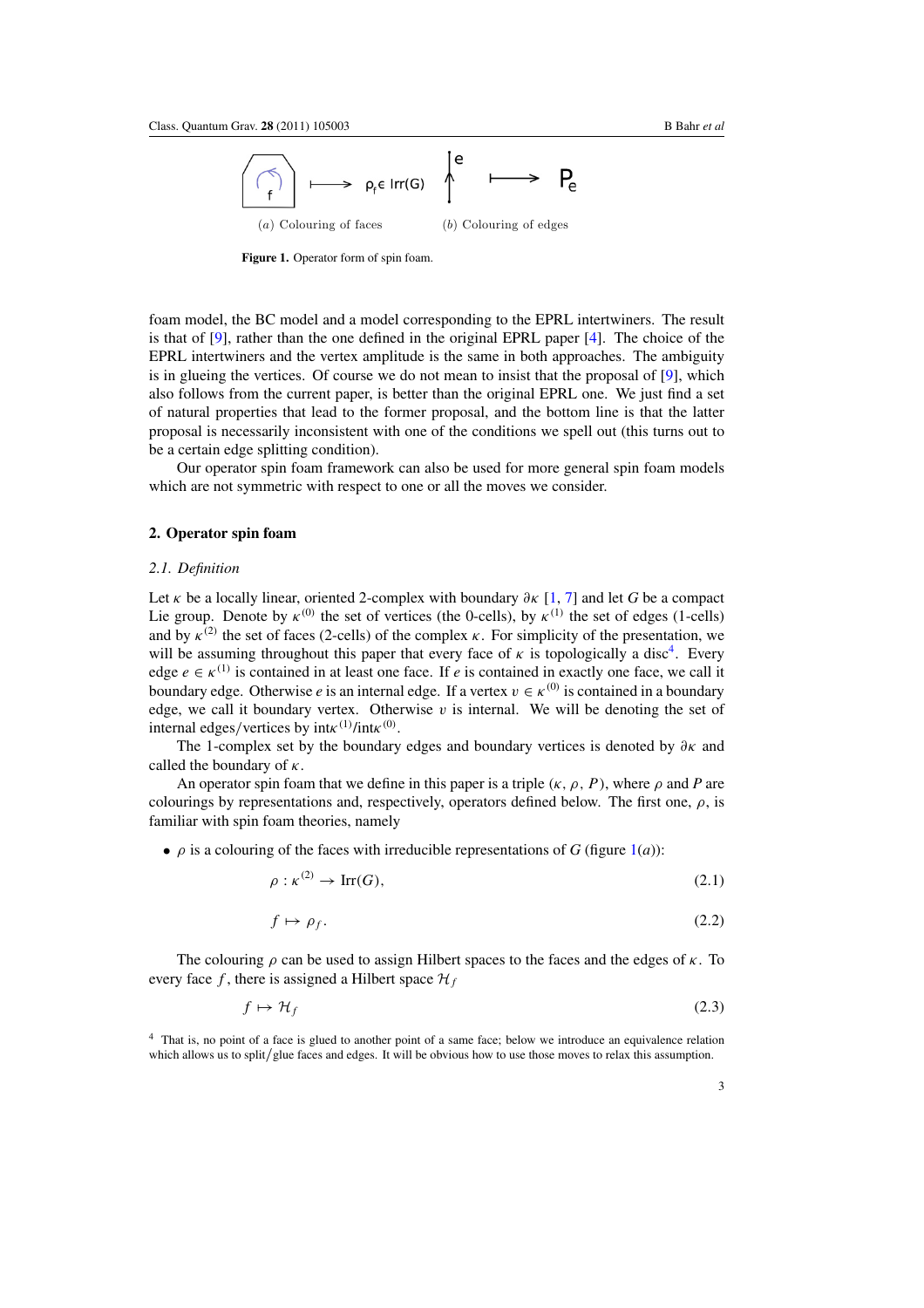<span id="page-4-0"></span>

**Figure 2.** The edge Hilbert space  $\mathcal{H}_e$ .



**Figure 3.** Invariance under the face subdivision.

on which the representation *ρf* acts. To every edge *e* there is assigned a Hilbert space *He* defined by the Hilbert spaces of the faces containing *e*:

$$
\mathcal{H}_e = \bigotimes_{f \text{ incoming to } e} \mathcal{H}_f^* \otimes \bigotimes_{f' \text{ outgoing from } e} \mathcal{H}_{f'}
$$
\n(2.4)

where a face is called incoming to (outgoing from) an edge *e* if its orientation agrees with (is opposite to) that of *e*, and by  $\mathcal{H}_f^*$  we denote the algebraic dual (see figure 2). Given a representation  $H$  of *G* (irreducible), the subspace of invariant elements is denoted by Inv $H$ .

Having in mind those Hilbert spaces we introduce the operator labelling:

 $\bullet$  *P* is a colouring of the internal edges with operators (figure [1\(](#page-3-0)b))

$$
intkappa^{(1)} \ni e \mapsto P_e \tag{2.5}
$$

$$
P_e: \text{InvH}_e \to \text{InvH}_e. \tag{2.6}
$$

#### *2.2. The moves and the equivalence relation they define*

In the space of operator spin foams we consider a set of moves and an equivalence relation they define. The moves allow us to subdivide edges and faces, change their orientation, use colourings with equivalent representations and add faces and edges. In the following paragraphs we describe that equivalence relation in detail. The moves correspond to analogous moves in the space of the spin networks except for the edge splitting move. Two equivalent operator spin foams are not literally identified in this paper. The equivalence relation is used as a symmetry of the structures we will define in this paper.

2.2.1. *Edge reorientation.* Given an operator spin foam  $(\kappa, \rho, P)$ , let us switch the orientation of its edge *e*1:

$$
e_1' = e_1^{-1},\tag{2.7}
$$

and leave all the other orientations unchanged (figure 3). Denote the resulting 2-complex by *κ'*. To define an operator spin foam  $(κ', ρ', P')$  which is equivalent to  $(κ, ρ, P)$ , suppose first that the edge  $e_1$  is internal and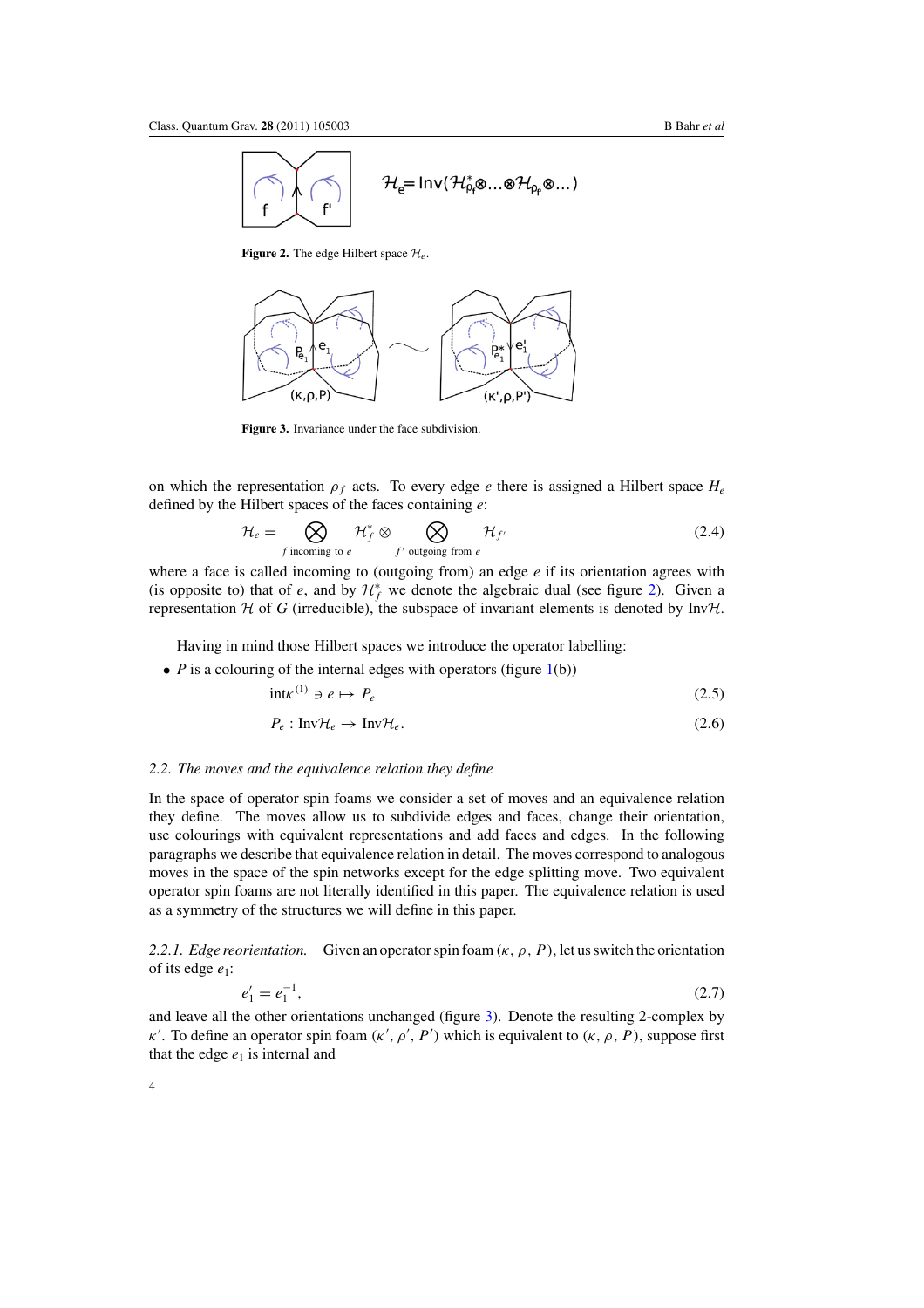

**Figure 4.** Invariance under the face subdivision.

• leave the labelling  $\rho$ , namely

$$
\rho' = \rho. \tag{2.8}
$$

Now,  $\rho'$  determines the Hilbert space  $\mathcal{H}_{e'_1}$  to be

$$
\mathcal{H}_{e_1'} = \mathcal{H}_{e_1}^* \tag{2.9}
$$

where the algebraic dualization ∗ is applied to each factor on the right-hand side of (2*.*[4\)](#page-4-0). The natural choice for  $P'_{e'_1}$  is

• for the reoriented edge  $e'_1 = e_1^{-1}$ 

$$
P'_{e'_1} = P_{e_1}^*,\tag{2.10}
$$

• whereas for the remaining edges of  $\kappa'$  we leave

$$
P'_{e} = P_{e}.\tag{2.11}
$$

The operator spin foams  $(\kappa, \rho, P)$  and  $(\kappa', \rho, P')$  are equivalent:

$$
(\kappa, \rho, P) \equiv (\kappa', \rho, P'). \tag{2.12}
$$

The remaining case when the reoriented edge  $e_1$  is boundary is yet simpler: both labellings  $\rho$ and *P* are defined on the faces*/*edges unaffected by the reorientation of *e*1; we just leave them unchanged, that is we set  $\rho' = \rho$  and  $P' = P$ .

*2.2.2. Face reorientation.* Given an operator spin foam  $(\kappa, \rho, P)$ , let us switch the orientation of its face  $f_1$  and denote the reoriented face  $f'_1$ . Denote the resulting 2-complex by  $\kappa'$  (figure 4). To define an operator spin foam  $(\kappa', \rho', P')$  equivalent to  $(\kappa, \rho, P)$ , we modify the labelling *ρ* in the following way:

• for the reoriented face  $f_1'$  we take the dual representation

$$
\rho'_{f'_1} = \rho^*_{f_1};\tag{2.13}
$$

• for the remaining faces, the labelling  $\rho'$  coincides with  $\rho$ :

$$
\rho'_f = \rho_f, \qquad \text{for} \quad f \neq f'_1. \tag{2.14}
$$

At each edge *e*, the labelling  $\rho'$  defines the same Hilbert space  $\mathcal{H}_e$  as  $\rho$  in  $(\kappa, \rho, P)$ . Therefore, the following definition of  $P'$  is possible.

• For labelling  $P'$  the choice is

$$
P' = P. \tag{2.15}
$$

Again, we will consider  $(\kappa', \rho', P)$  and  $(\kappa, \rho, P)$  equivalent:

$$
(\kappa, \rho, P) \equiv (\kappa', \rho', P). \tag{2.16}
$$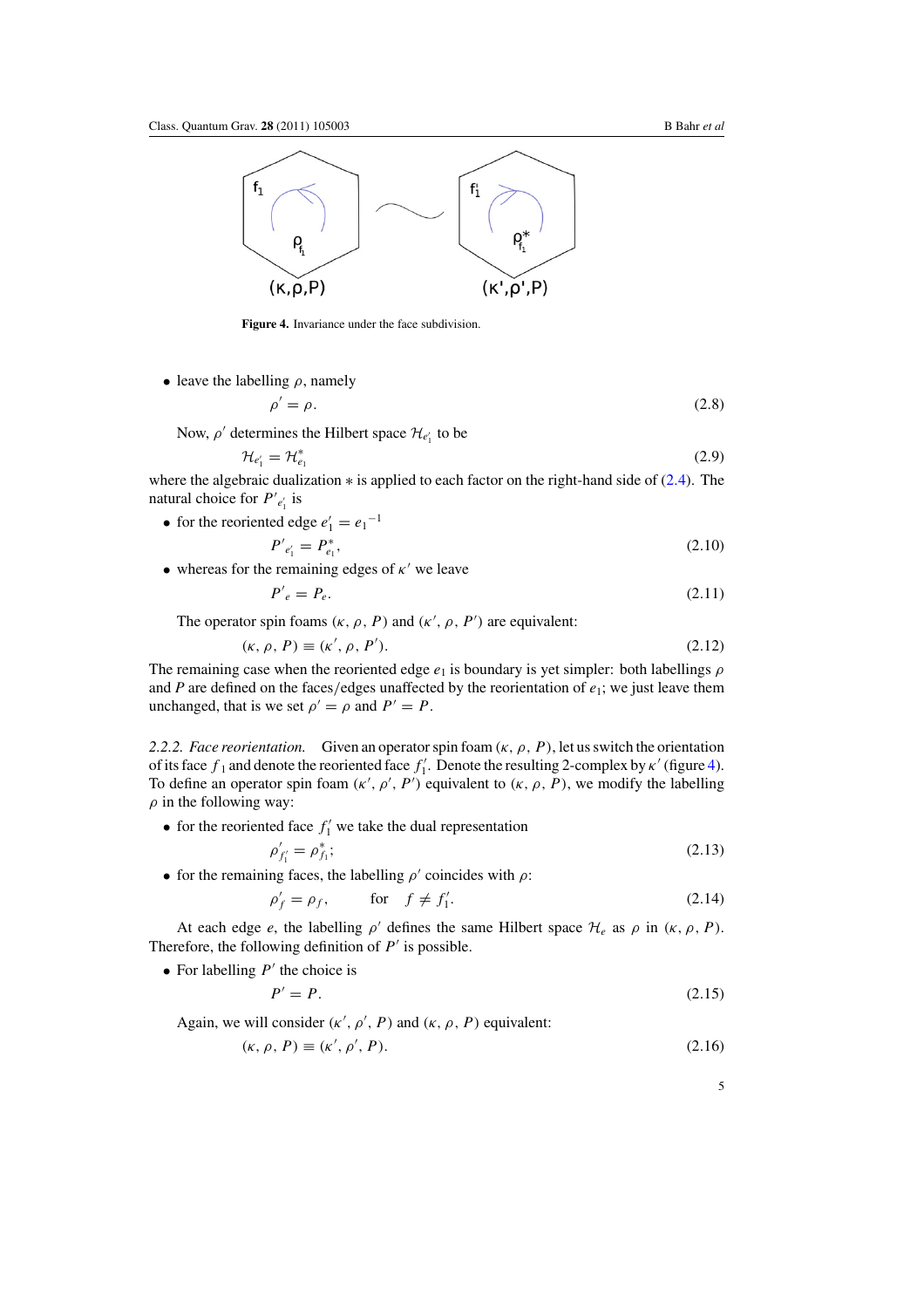<span id="page-6-0"></span>

**Figure 5.** Invariance under face subdivision.

*2.2.3. Face splitting.* Consider an operator spin foam  $(\kappa, \rho, P)$ . Split one of its faces,  $f_0$ say, into  $f'_1$  and  $f'_2$  such that a resulting new edge  $e'_0$  (oriented arbitrarily) contained in  $f'_1$  and in  $f'_2$  connects two vertices belonging to  $\kappa^{(0)}$ . Choose an orientation of the new faces to be the one induced by  $f_0$ . The resulting new 2-cell complex  $\kappa'$  is obtained by replacing the face  $f_0$ by the pair of faces  $f'_1$  and  $f'_2$  and by adding the edge  $e'_0$  (figure 5). Define a labelling  $\rho'$  on  $\kappa'$ in the following way:

•  $\rho'$  coincides with  $\rho$  on the unsplitted faces,

$$
\rho'_{f'} = \rho_{f'}, \quad \text{if} \quad f' \neq f'_1, f'_2,\n\tag{2.17}
$$

• and  $\rho'$  agrees with  $\rho$  on the faces  $f'_1, f'_2$  resulting from the splitting

$$
\rho'_{f'} = \rho_{f_0}, \qquad \text{if} \quad f' = f'_1, f'_2. \tag{2.18}
$$

For the edge  $e'_0$ , the corresponding Hilbert space is one dimensional by Schur's lemma:

$$
\mathcal{H}_{e'_0} = \text{Inv}(\mathcal{H}_{f_0} \otimes \mathcal{H}_{f_0}^*) \equiv \mathbb{C}.
$$
\n(2.19)

Define a labelling  $P'$  of the edges of  $\kappa'$ 

• to be the identity on the new edge 
$$
e'_0
$$
 resulting from the splitting

$$
P'_{e'} = \text{id}, \text{ if } e' = e'_0 \tag{2.20}
$$
  
• and to coincide with *P* on the old edges

$$
P'_{e'} = P_{e'}, \qquad \text{if} \quad e' \neq e'_0.
$$

The resulting operator spin foam is equivalent to  $(\kappa, \rho, P)$ :

$$
(\kappa, \rho, P) \equiv (\kappa', \rho', P'). \tag{2.22}
$$

# 2.2.4. *Edge splitting.* In an operator spin foam  $(\kappa, \rho, P)$  split an edge  $e_0$  into  $e'_1$  and  $e'_2$

$$
e_0 = e'_2 \circ e'_1 \tag{2.23}
$$

whose orientations are induced by *e*<sub>0</sub>. Denote the resulting 2-complex by *κ'* (figure [6\)](#page-7-0). An operator spin foam  $(κ', ρ', P')$  defined on  $κ'$  is equivalent to  $(κ, ρ, P)$ ,

$$
(\kappa, \rho, P) \equiv (\kappa', \rho', P'), \tag{2.24}
$$

whenever the following conditions are satisfied by  $\rho'$  and  $P'$ :

• *ρ* is unchanged,

$$
\rho' = \rho,\tag{2.25}
$$

• *P'* coincides with *P* on the edges  $e' \neq e'_1, e'_2$ , •  $P'_{e'_1}$  and  $P'_{e'_2}$  satisfy the following constraint

$$
P'_{e'_2} \circ P'_{e'_1} = P_{e_0},\tag{2.26}
$$

provided the edge  $e_0$  is internal.

 $(2.21)$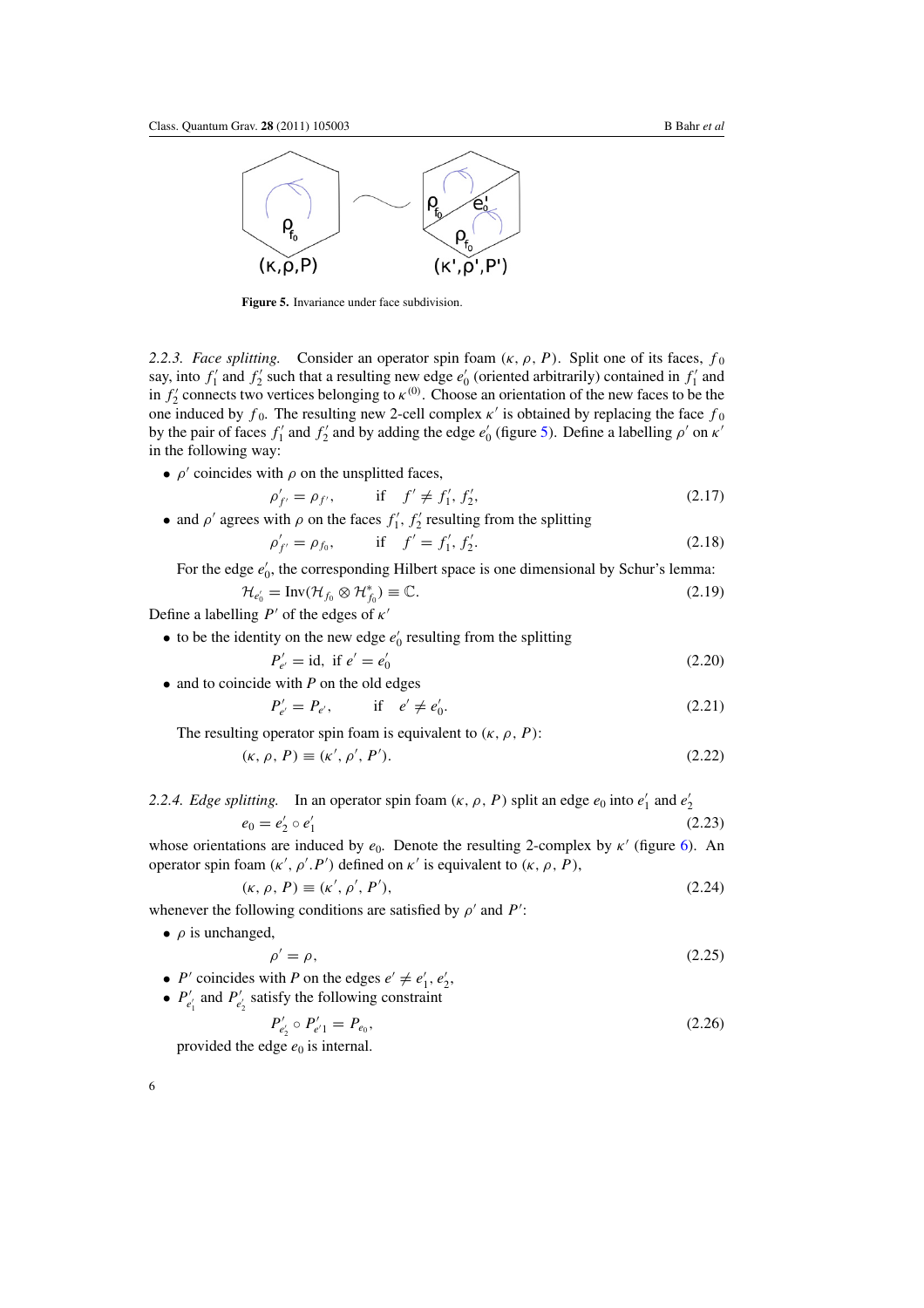<span id="page-7-0"></span>

**Figure 6.** Invariance under the edge subdivision.

2.2.5. Rescaling of the operators. Every operator spin foam  $(\kappa, \rho, P)$  is equivalent to any operator spin foam *(κ, ρ , P )* defined by rescaling, for every internal edge *e*,

$$
P'_e = a_e P_e, \qquad a_e \in \mathbb{C}, \tag{2.27}
$$

such that

$$
\prod_{e} a_e = 1. \tag{2.28}
$$

*2.2.6. Face relabelling with equivalent representations.* Consider an operator spin foam *(κ, ρ, P)* and  $(κ, ρ', P')$ , where

- $\rho_f = \rho'_f$  for all but one face  $f = f_0$ , and for  $f_0$ , there exists an isomorphism  $\mathcal{I}: \mathcal{H}_{f_0} \to \mathcal{H}'_{f_0}$  which intertwines the representations, namely  $\mathcal{I} \circ \rho_{f_0} = \rho'_{f_0} \circ \mathcal{I};$
- $P_e = P'_e$  for every edge *e* not contained in the face  $f_0$ ;  $P'_e = id \otimes \ldots \otimes \mathcal{I} \otimes id \otimes \ldots \otimes id \circ P_e \circ id \otimes \ldots \otimes \mathcal{I}^{-1} \otimes id \otimes \ldots \otimes id,$  (2*.29*)

if the face  $f_0$  is outgoing from the edge  $e$ ;

$$
P'_e = id \otimes \ldots \otimes T^{*-1} \otimes id \otimes \ldots \otimes id \circ P_e \circ id \otimes \ldots \otimes T^* \otimes id \otimes \ldots \otimes id, \qquad (2.30)
$$

if the face  $f_0$  is incoming to the edge *e*.

The two spin foams are equivalent:

$$
(\kappa, \rho, P) \equiv (\kappa, \rho', P'). \tag{2.31}
$$

*2.2.7. Adding a face labelled by the trivial representation.* Our definition of the operator spin foams does not exclude the trivial representation from the set of labels assigned to the faces. Every spin foam  $(\kappa, \rho, P)$  will be considered equivalent to a spin foam  $(\kappa', \rho', P')$ obtained by adding a face  $f'_1$  and labelling it by the trivial representation  $\rho_0$ , that is

$$
\rho'(f') = \begin{cases} \rho(f'), & \text{if } f' \in \kappa^{(2)} \\ \rho_0, & \text{if } f' = f'_1 \end{cases}
$$
\n(2.32)

provided every edge of  $\kappa$  the face  $f_1'$  is glued to, is either internal, or a boundary edge of a face labelled by the trivial representation  $\rho_0$ . For every internal edge *e'* of  $\kappa'$ , either: (i) it is also the internal edge of  $\kappa$ , the corresponding Hilbert spaces  $\mathcal{H}_e$  coincide, and  $P'$  is defined to be,

$$
P' = P,\tag{2.33}
$$

or (ii)  $P'_{e'} = 1 : \mathbb{C} \to \mathbb{C}$ .

Note that conditions [2.2.3](#page-6-0) and [2.2.4](#page-6-0) relate colourings on different cellular decompositions of foams of the same topology and are analogous to one- and two-dimensional Pachner moves.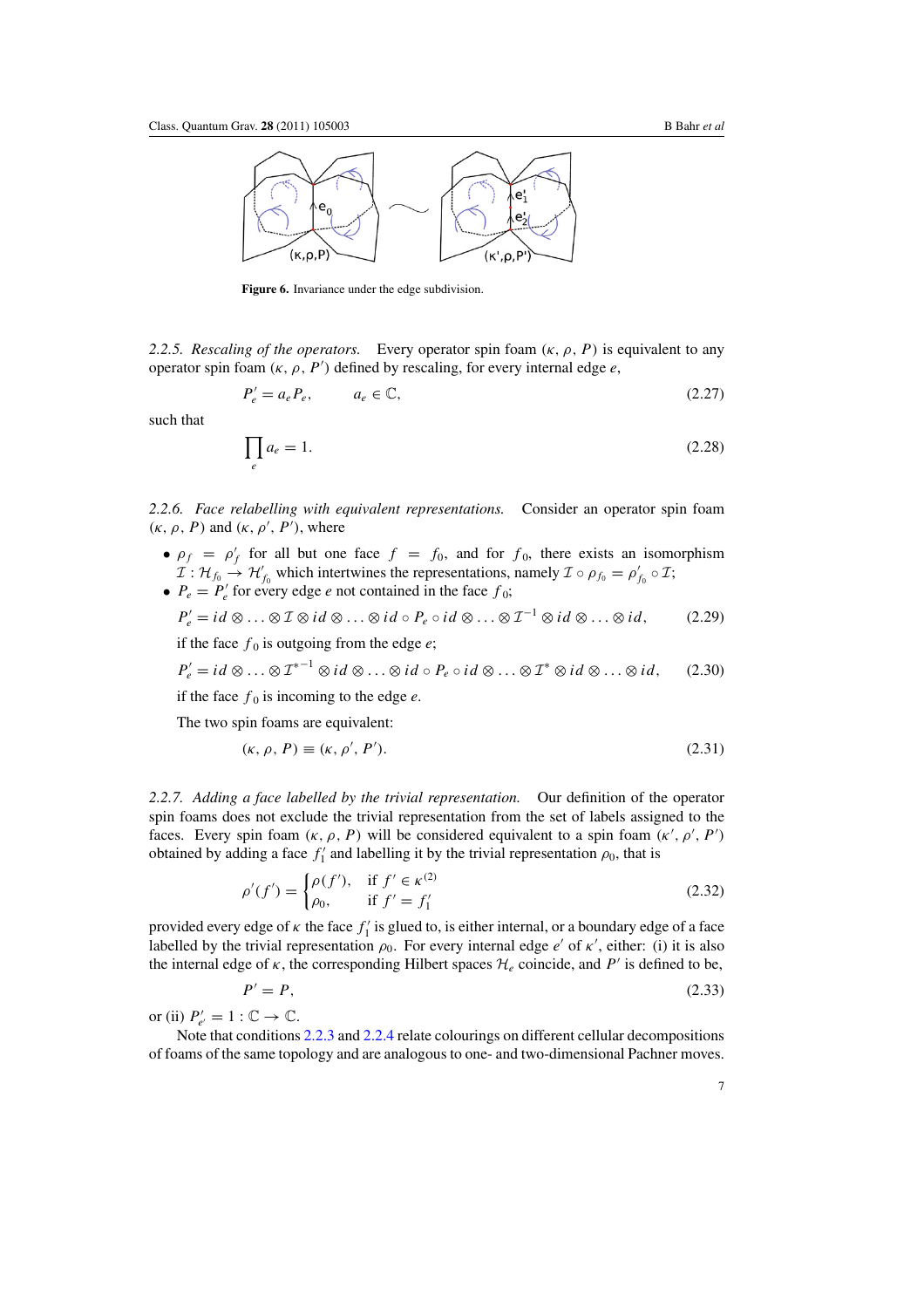

Figure 7. Glueing of the operator spin foams.

In fact if the 2-complex is finitely triangulable they exactly generate the Pachner moves, i.e. the move [2.2.4](#page-6-0) generates the  $1 \rightarrow 2$  (and  $2 \rightarrow 1$ ) Pachner move, and the move [2.2.3](#page-6-0) generates the  $1 \rightarrow 3$  (and  $3 \rightarrow 1$ ) and  $2 \rightarrow 2$  Pachner moves. Thus all decompositions of foams with the same topology are related by finitely many such moves. By Schur's lemma all operator spin foams with non-isomorphic representations around a bivalent edge do not poses a non-trivial labelling.

#### *2.3. Glueing the operator spin foams*

In the space of the 2-complexes considered in this paper there is the obvious operation of glueing. It admits a natural extension to an operation of glueing the operator spin foams, which, for the sake of completeness, we describe in the following. Two oriented, locally linear 2-cell complexes  $\kappa$  and  $\kappa'$  can be glued along a connected component  $\gamma$  of the boundary *∂κ* and a connected component *γ* of *∂κ*, provided *γ* and *γ* are isomorphic closed 1-cell complexes (unoriented graphs), and the orientations of the glued faces and, respectively, their sites match (figure 7). If  $\phi$  :  $\gamma \rightarrow \gamma'$  is an isomorphism, then the glueing amounts to glueing along each link *e* of *γ*: a face  $f_e$  of  $\kappa$  containing *e* is glued with the face  $f'_{\phi(e)}$  of  $\kappa'$  containing the link  $\phi(e)$  of  $\gamma'$ . In what follows we will assume that the map

$$
\gamma \ni e \mapsto f_e, \qquad \gamma' \ni e' \mapsto f'_{e'} \tag{2.34}
$$

is 1-1 (each *e* has its own *fe*). This can always be achieved by dividing the faces and edges. The resulting face  $f_e \# f'_{\phi(e)}$  can be oriented either according to the orientation of  $f_e$  or according to the orientation of  $f'_{\phi(e)}$ ; coinciding of the two orientations is the matching relation we have mentioned above. A similar matching condition applies to the oriented sides of the faces  $f_e$ and  $f'_{\phi(e)}$ . Repeating that glueing for every link *e* of *γ*, we complete the glueing of *κ* and *κ'* along *γ*. The result can be denoted by  $κ#κ'$  and it depends on the graphs *γ*, *γ'* and the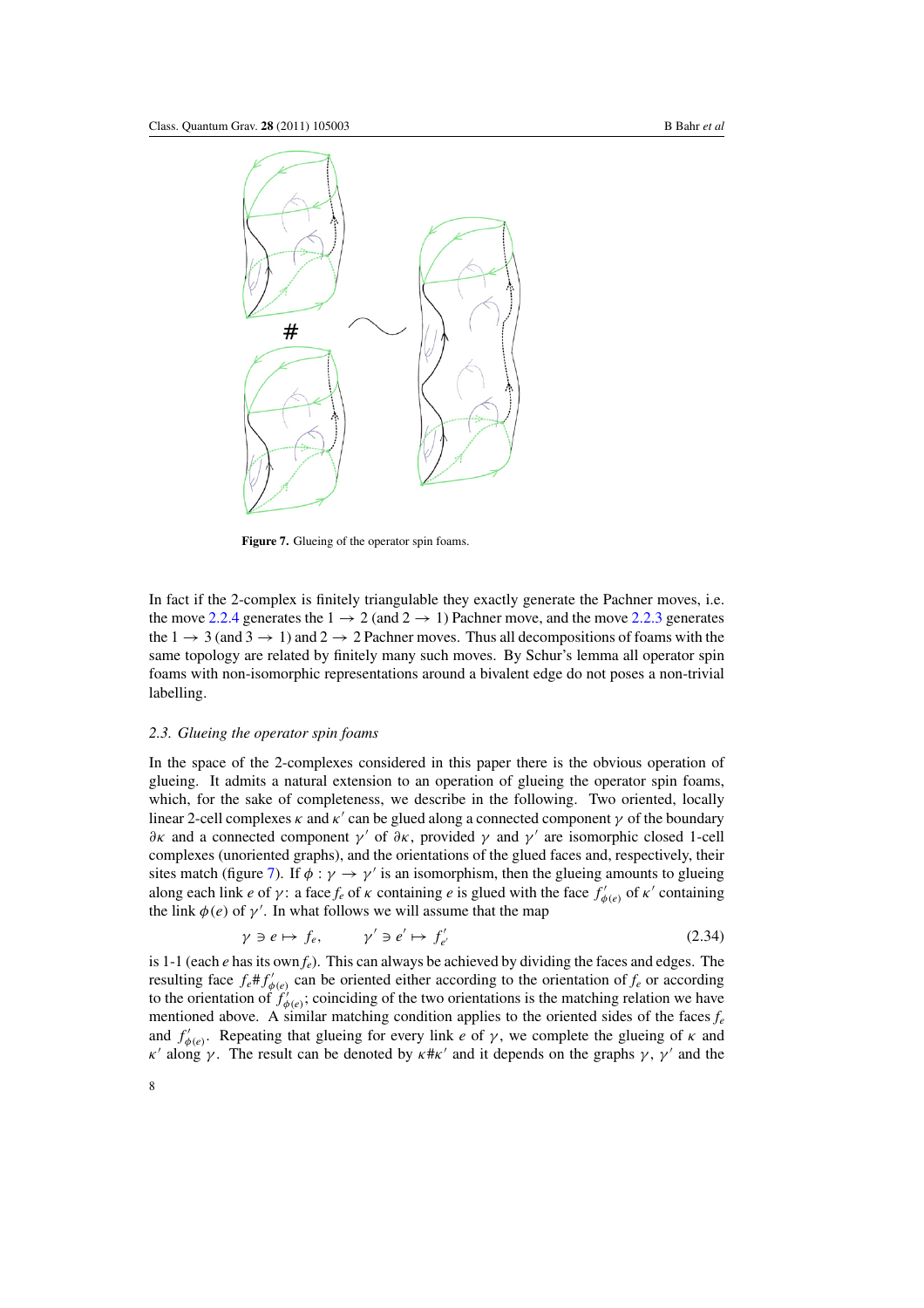<span id="page-9-0"></span>isomorphism *φ*. If the 2-complexes above were endowed with the structures of the operator spin foams  $(\kappa, \rho, P)$ , and respectively,  $(\kappa', \rho', P')$ , the operator spin foams can be glued into an operator spin foam (κ#κ', ρ#ρ', P#P') provided the representations agree on the boundary, and the glueing condition is

$$
\rho'_{f'_{\phi(e)}} = \rho_{f_e} \tag{2.35}
$$

for every pair  $e$  and  $\phi(e)$  of the identified edges.

• For each of the boundary edges *e*, due to the glueing condition, we can set

$$
(\rho \# \rho')_{f_e \# f'_{\phi(e)}} = \rho_{f_e} = \rho'_{\phi(e)}.
$$
\n(2.36)

• For the remaining faces we use either *ρ* or, respectively, *ρ*

$$
(\rho \# \rho')_{f''} = \begin{cases} \rho_{f''}, & \text{if } f'' \in \kappa^{(2)}, \\ \rho'_{f''} & \text{if } f'' \in \kappa'^{(2)}, \end{cases}
$$
 (2.37)

For the operator part  $P \# P'$ , the glueing consists in

• taking the composition of the operators for every pair  $(\tilde{e}, \tilde{e}')$  of sides of the faces  $f_e$ , and respectively,  $f'_{\phi(e)}$  that are glued into a side of the face  $f_e \# f'_{\phi(e)}$ , that is either

$$
(P \# P')_{\tilde{e} \circ \tilde{e'}} = P_{\tilde{e}} \circ P_{\tilde{e'}}
$$
\n
$$
(2.38)
$$

or

$$
(P \# P')_{\tilde{e}' \circ \tilde{e}} = P_{\tilde{e}'} \circ P_{\tilde{e}} \tag{2.39}
$$

depending on the orientations.

• For each of the remaining edges of *κ*#*κ* we leave the corresponding operator of either *κ* or *κ* :

$$
(P \# P')_{e''} = \begin{cases} P_{e''}, & \text{if } e'' \in \text{intk} \\ P'_{e''}, & \text{if } e'' \in \text{intk'}. \end{cases}
$$
 (2.40)

# **3. Spin foam operator**

#### *3.1. 2-edge contraction*

Wherever two internal edges of a spin foam  $(\kappa, \rho, P)$  meet, the geometry of a spin foam defines a natural contraction between the corresponding operators. The easiest way to introduce it is to use the (abstract) index notation. It is as follows: given

$$
w \in \text{Inv}\left(\bigotimes_{f \text{ incoming to } e} \mathcal{H}_f^* \otimes \bigotimes_{f' \text{ outgoing from } e} \mathcal{H}_{f'}\right) \tag{3.1}
$$

we denote it in the index notation as

$$
w = w_{A...}^{A'...} \tag{3.2}
$$

where the lower/upper indices correspond to the spaces  $\mathcal{H}_f^*/\mathcal{H}_{f'}$ . The action of the operator *Pe* reads

$$
(P_e w)_{A...}^{A'...} = P_{eA...B'...}^{A'...B...} w_{B...}^{B'...}.
$$
\n(3.3)

Moreover, the vector  $w_{A}$ <sup> $A'...$ </sup> is associated with the beginning of the given edge *e*, whereas the vector  $(P_e w)_{A}$ <sup>*...* A'...</sup> lives at the end of *e*. In this sense, the indices *B*, *B'* of  $P_{eA}^{A'}...B}...$  are associated with the beginning point of *e*, whereas the indices *A*, *A'* of  $P_{e_{A\dots B\dots b}}^{A'\dots B\dots}$  with the end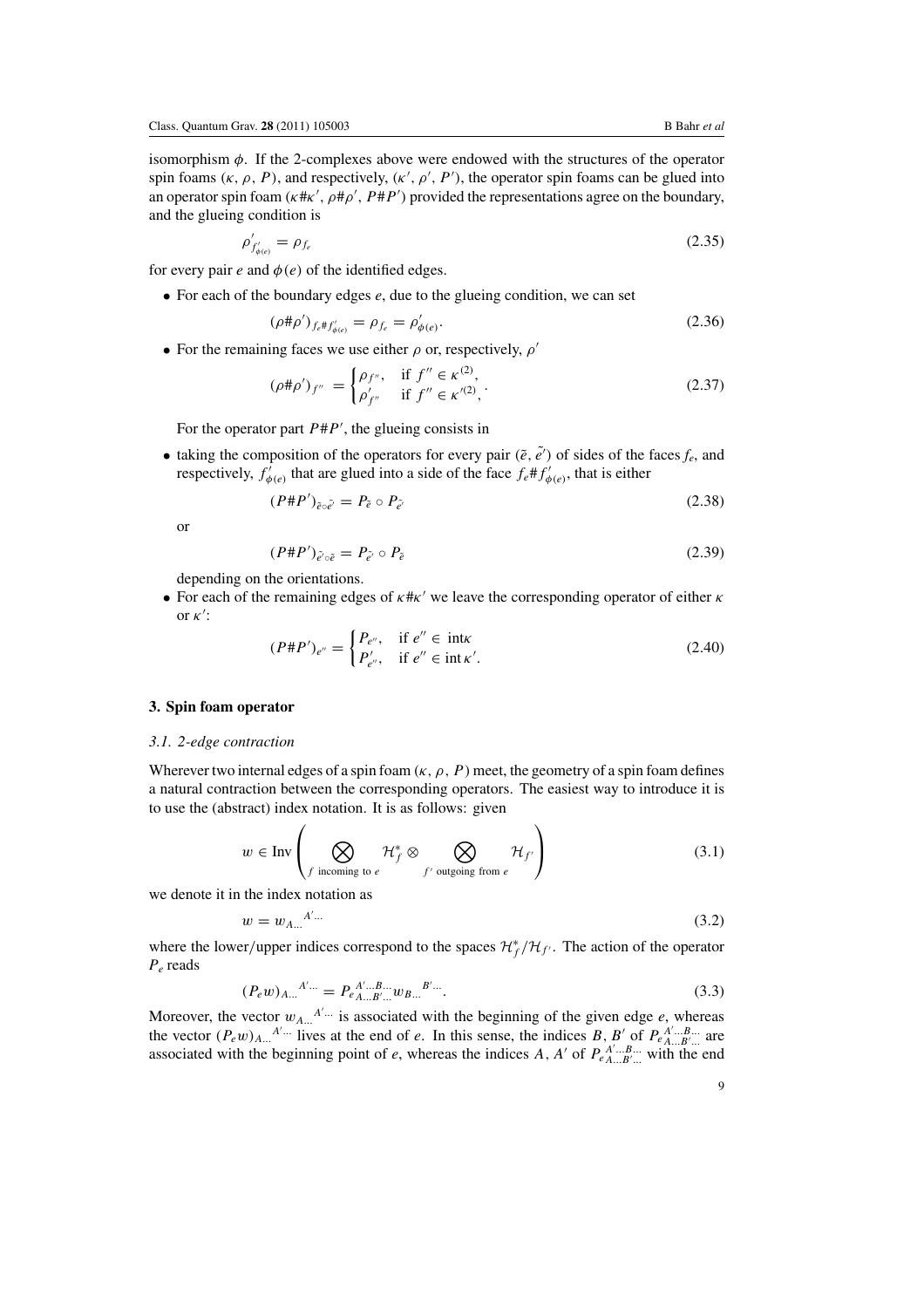<span id="page-10-0"></span>

**Figure 8.** The rule of assigning an index of  $P_e$  to a corner  $v$  of a face  $f$ : given an edge  $e$  contained in a face *f* of an operator spin foam  $(\kappa, \rho, P)$ , in the operator  $P_e$ , the indices corresponding to the Hilbert space  $\mathcal{H}_f$  of the representation  $\rho_f$  are assigned to the end points of *e* such that the lower*/*upper index is assigned to the point that is the beginning*/*end point of *e* if the orientation of *e* is the same as that of *f* , and to the end*/*beginning point of *e* if the orientation of *e* is opposite. The oriented arc only marks the orientation of the polygonal face *f* .



**Figure 9.** 2-edge contraction of indices. The edges  $e$  and  $e'$  are connected by the face  $f$ . Marked indices *A* of  $P_e$  and, respectively,  $P_{e'}$  correspond to the Hilbert space  $\mathcal{H}_f$  and get contracted by  $\text{Tr}_{v,f}$ .

point of *e*. Therefore, for every edge *e* and for each face *f* containing *e*, there are two indices in the operator  $P_e$ : upper one and lower one. They correspond to the Hilbert space  $\mathcal{H}_f$ . The indices are associated with the ends of the edge *e* according to the rule introduced above and presented in figure 8.

Now, for every pair of edges  $e$  and  $e'$  which belong to the same face  $f$  and share a vertex  $v$ , if the index of  $P_e$  corresponding to  $f$  and  $v$  is upper/lower, then the index of  $P_{e'}$  corresponding to *f* and *v* is lower/upper, respectively. In this way, the natural contraction  $Tr_{v,f}$  at *v* is defined (figure 9).

#### *3.2. Contracted operator spin foam*

The contraction at the vertices of the complex defines the contracted operator spin foam:

$$
\operatorname{Tr}(\kappa, \rho, P) := \prod_{v, f} \operatorname{Tr}_{v, f} \bigg( \bigotimes_{e \in \operatorname{Int}\kappa^{(1)}} P_e \bigg). \tag{3.4}
$$

10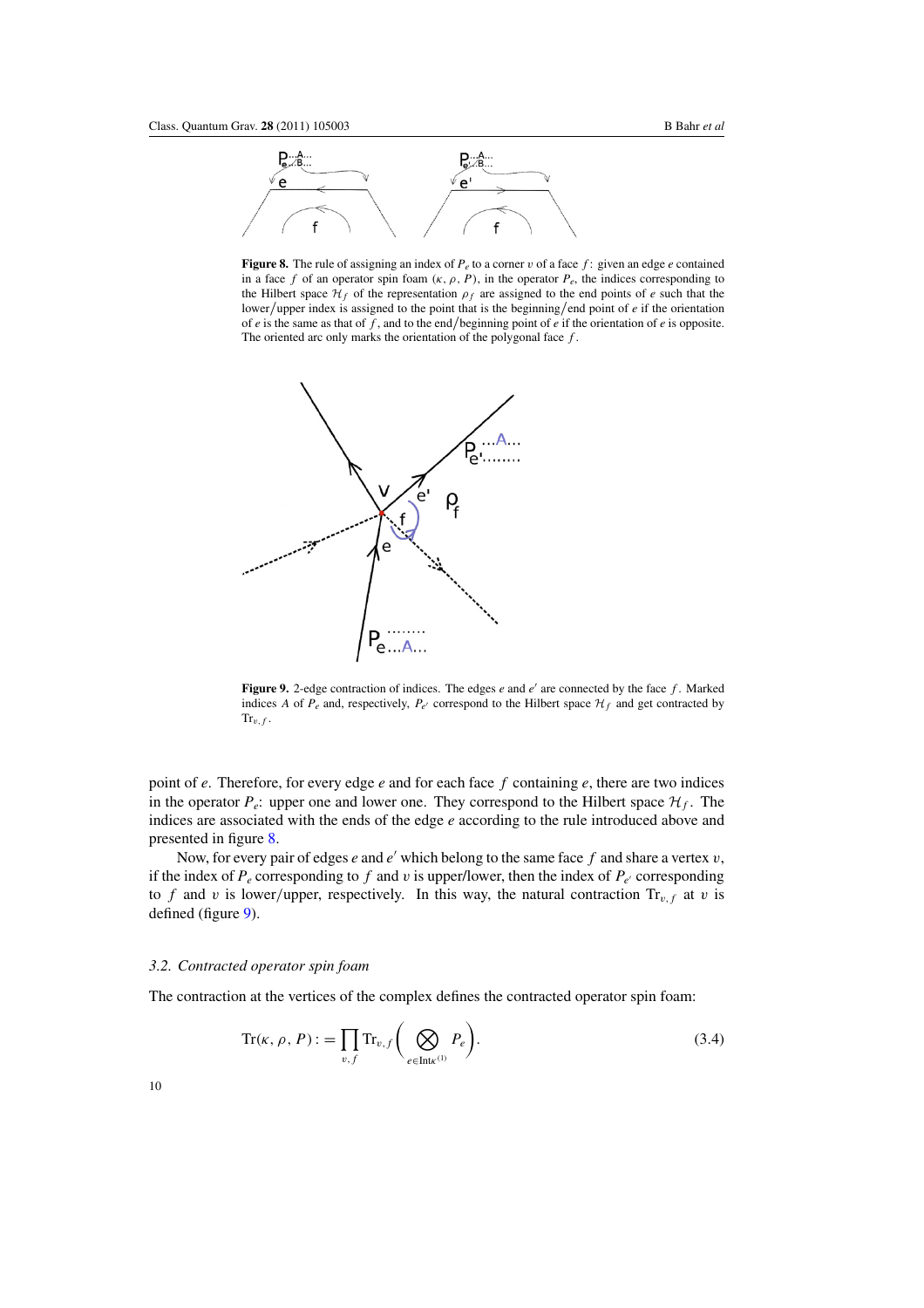<span id="page-11-0"></span>Given an edge  $e$ , one of its ends  $v$  and a face  $f$  containing  $e$ , the corresponding index in  $P_e$  is contracted, provided there is another internal (that is contained in at least two different faces) edge *e'* contained in *f* and intersecting the point *v*. Otherwise, the index stays uncontracted. As a consequence, the contracted operator  $\text{Tr}(\kappa, \rho, P)$  is indeed an operator. Identifying each operator  $P_e: \mathcal{H}_e \to \mathcal{H}_e$  with an element of  $\mathcal{H}_e \otimes \mathcal{H}_e^*$ , the contracted spin foam  $Tr(\kappa, \rho, P)$  is identified with an element of the Hilbert space

$$
\mathcal{H}_{\partial \kappa} = \bigotimes_{e \text{ incoming to } \partial \kappa} \mathcal{H}_e \otimes \bigotimes_{e' \text{ outgoing from } \partial \kappa} \mathcal{H}_{e'}^*.
$$
\n(3.5)

#### *3.3. Spin foam operator*

*3.3.1. Contraction and the equivalence moves.* Any splitting  $\mathcal{H}_{\partial K} = \mathcal{H}_{fin} \otimes \mathcal{H}_{in}^*$  makes the contracted operator spin foam Tr( $\kappa$ ,  $\rho$ , P) an operator  $\mathcal{H}_{in} \rightarrow \mathcal{H}_{fin}$ .

Expression (3*.*[4\)](#page-10-0) is not invariant with respect to the equivalence moves introduced in the previous subsection. Given an operator spin foam  $(\kappa, \rho, P)$ , suppose that an operator spin foam  $(\kappa', \rho', P')$  is obtained from  $(\kappa, \rho, P)$  by one of the equivalence moves except for the face splitting move. Then

$$
Tr(\kappa', \rho', P') = Tr(\kappa, \rho, P). \tag{3.6}
$$

However, if an operator spin foam  $(\kappa', \rho', P')$  is obtained by splitting a face  $f_0$  of  $(\kappa, \rho, P)$ and defining  $\rho'$  and  $P'$  as in section [2.2.3,](#page-6-0) then this move is not a symmetry of the trace. In that case, the Hilbert space

$$
\text{Inv}(\mathcal{H}_{f'_1} \otimes \mathcal{H}_{f'_2}^*) = \text{Inv}(\mathcal{H}_{f_0} \otimes \mathcal{H}_{f_0}^*)
$$

is spanned by the element, in the index notation,  $\delta^a_b$ , and the operator  $P'_{e'_0} = \text{id}$  reads

$$
P'_{e'_0 a'b} = \frac{1}{d_{f_0}} \delta^a_b \delta^{b'}_{a'}.
$$
\n(3.7)

It is easy to verify that

$$
Tr(\kappa', \rho', P) = \frac{1}{d_{f_0}} Tr(\kappa, \rho, P)
$$
\n(3.8)

where

$$
d_{f_0} = \dim \mathcal{H}_{f_0}.\tag{3.9}
$$

This shows that indeed the move is not a symmetry.

*3.3.2. Face amplitude restores the equivalence.* Introducing suitable face amplitude makes the contraction Tr of operator spin foam exactly invariant with respect to all the moves. Consider a spin foam operator defined by a formula (tilde will be removed when we establish the final form of the operator)

$$
\tilde{\mathcal{Z}}_{(\kappa,\rho,P)} = \left(\prod_{f \in \kappa^{(1)}} A_f\right) \operatorname{Tr}(\kappa,\rho,P) \tag{3.10}
$$

where

$$
f \mapsto A_f
$$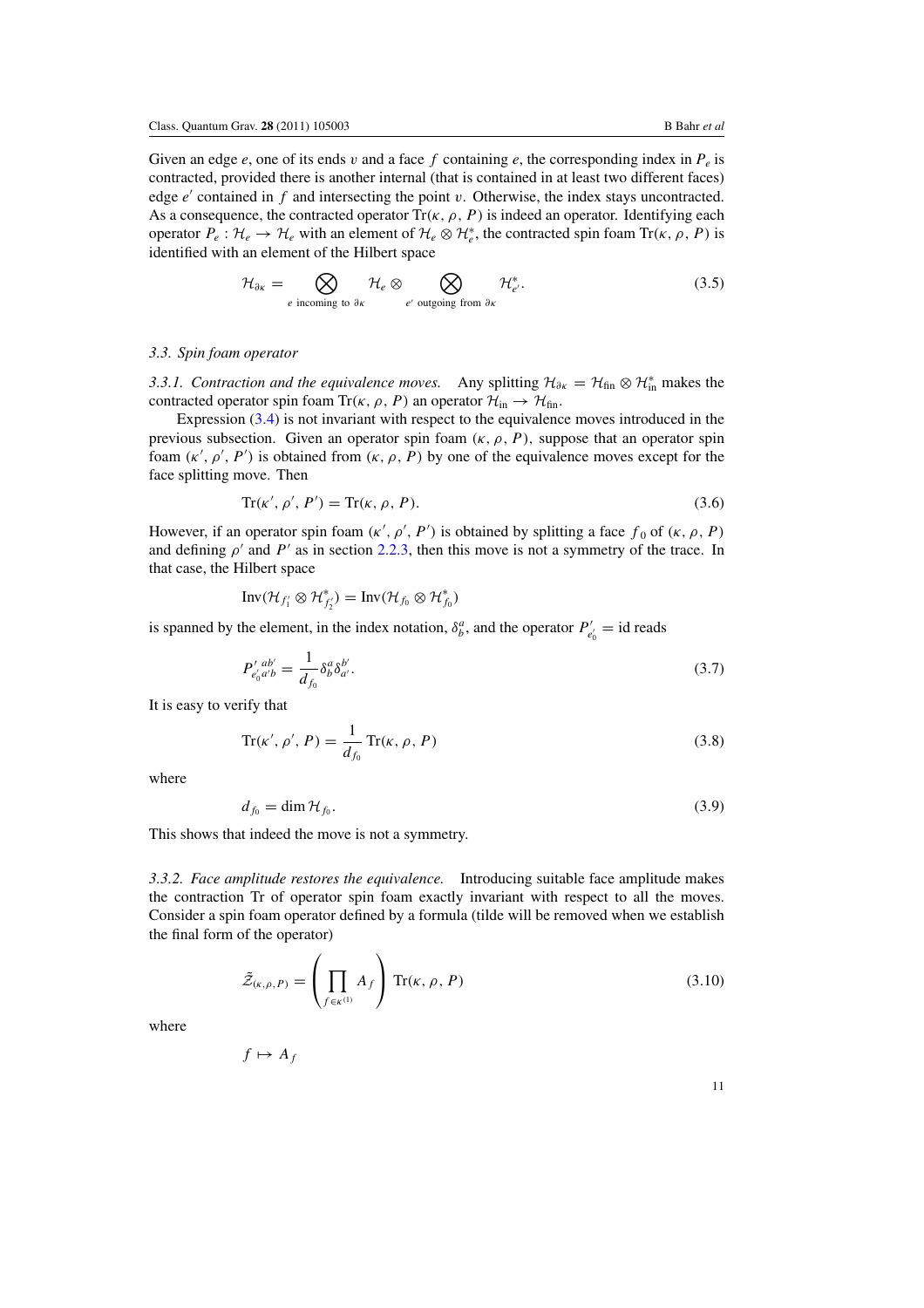<span id="page-12-0"></span>is an unknown function, a face amplitude. Then, a unique solution for  $f \mapsto A_f$  such that for every operator spin foam  $(\kappa, \rho, P)$  and every equivalent operator spin foam  $(\kappa', \rho', P')$ 

$$
\tilde{\mathcal{Z}}_{(\kappa,\rho,P)} = \tilde{\mathcal{Z}}_{(\kappa',\rho',P')},\tag{3.11}
$$

is

$$
A_f = \dim \mathcal{H}_f. \tag{3.12}
$$

*3.3.3. Boundary amplitude restores the compatibility with the glueing.* The introduction of the face amplitude destroys the compatibility with the glueing of the operator spin foams. Consider two operator spin foams  $(\kappa, \rho, P)$  and  $(\kappa', \rho', P')$ , and their composition  $(κ, ρ, P)$  *#*( $κ', ρ', P'$ ) glued along a graph  $γ$ . The operator spin foam contraction induces the contraction of the operators  $\tilde{Z}(\kappa, \rho, P)$  and  $\tilde{Z}(\kappa', \rho', P')$ ; let us denote it by Tr<sub>*γ*</sub>. The result is

$$
\text{Tr}_{\gamma}(\tilde{\mathcal{Z}}(\kappa,\rho,P)\otimes\tilde{\mathcal{Z}}(\kappa',\rho',P'))=\prod_{e\in\gamma}A(f_e)\tilde{\mathcal{Z}}(\kappa\#\kappa',\rho\#\rho',P\#P').\tag{3.13}
$$

To restore the compatibility of  $\tilde{Z}$  with glueing the operator spin foams we finally define the spin foam operator to be

$$
\mathcal{Z}(\kappa,\rho,P) := \prod_{e \in (\partial \kappa)^{(1)}} \frac{1}{\sqrt{A_{f_e}}} \tilde{\mathcal{Z}}(\kappa,\rho,P), \tag{3.14}
$$

where  $f_e$  is the face of *κ* containing *e* (and we are assuming that  $e \neq e' \Rightarrow f_e \neq f_{e'}$  that can always be achieved by splitting faces and edges.). Now we have

$$
\text{Tr}_{\gamma}(\mathcal{Z}(\kappa, \rho, P) \otimes \mathcal{Z}(\kappa', \rho', P')) = \mathcal{Z}(\kappa \# \kappa', \rho \# \rho', P \# P'). \tag{3.15}
$$

#### *3.4. Relation with the spin foams and state sums*

*3.4.1. The spin foams.* The operator spin foam formalism seem to differ from the usual formulation of spin foam amplitudes, in that there are projection operators assigned to edges instead of intertwiners. However, the projection operators  $P_e$  can be interpreted as the result of spin foam amplitudes where the sum over the intertwiners has already been carried out, i.e. we decompose each *Pe*,

$$
P_e = \sum_{l_e \in \mathcal{B}_e} \sum_{l'_e \in \mathcal{B}^{\dagger}_{e'}} P_{l_e}^{l'_e} l_e \otimes l'_e,\tag{3.16}
$$

in any basis,

$$
\mathcal{B}_e \subset \mathcal{H}_e,\tag{3.17}
$$

and the conjugate basis

$$
\mathcal{B}_e^{\dagger} = \{ \iota_e^{\dagger} : \iota_e \in \mathcal{B}_e \} \subset \mathcal{H}_e^*, \tag{3.18}
$$

where  $H \ni v \mapsto v^{\dagger} \in H^*$  is the canonical antilinear map (denoted by  $|v\rangle \mapsto \langle v|$  in the Dirac notation).

After the substitution of the right-hand side of  $(3.16)$  for  $P_e$ , the tensor product  $\bigotimes_e P_e$ becomes a linear combination of the tensor products

$$
\bigotimes_{e} l_e \otimes l'_e,\tag{3.19}
$$

12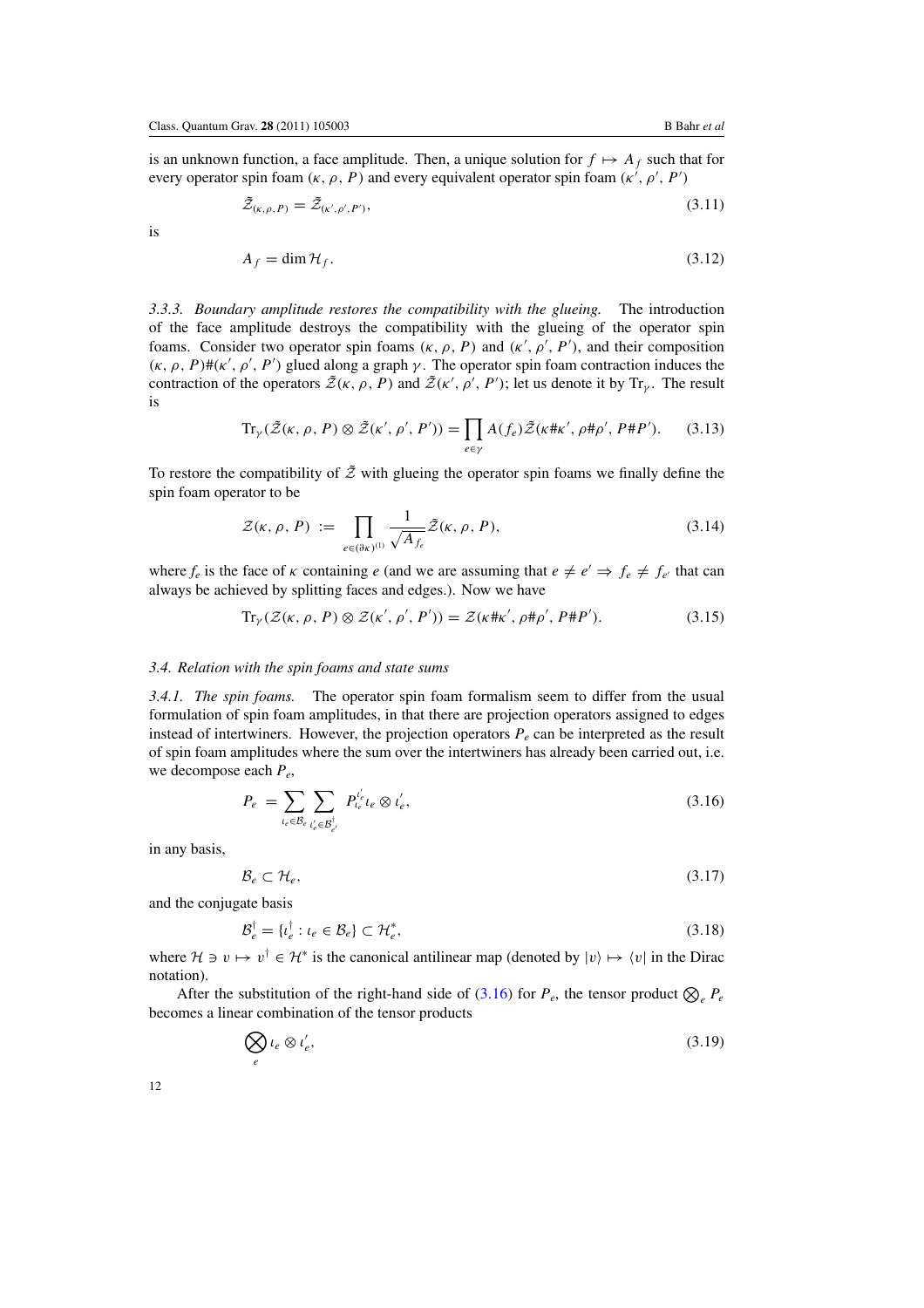<span id="page-13-0"></span>

**Figure 10.** The operator approach is equivalent to the approach in which we assign an irreducible representation of group *G* to each face of the 2-complex and a pair of intertwiners  $\iota_e, \iota'_e$  together with the complex number  $P_{i_e}^{t'_e}$  to each internal edge.

in which to each internal edge *e* there is assigned a (tensor product of a) pair of the intertwiners  $\iota_e \otimes \iota'_e$ , where  $\iota_e \in \mathcal{B}_e$  and  $\iota'_e \in \mathcal{B}_e^{\dagger}$  are independent of each other. In fact, from the point of view of the contractions we use,  $\iota_e$  is assigned to the beginning point of *e* whereas  $\iota_e$  is assigned to the end point of *e* (figure 10). That is the generalized case of a spin foam that was derived in [\[9](#page-22-0)].

*3.4.2. The vertex amplitude.* Given a vertex *v*, the application of the constructions  $Tr_{\nu f}$  (see section  $3.1$ ) for all the faces *f* which intersect *v*, namely

$$
\prod_{f \;:\; f \ni v} \mathrm{Tr}_{vf} \bigg( \bigotimes_e \iota_e \otimes \iota'_e \bigg),\tag{3.20}
$$

produces a C number factor

$$
A_v = \prod_{f \; : \; f \ni v} \text{Tr}_{vf} \bigg( \bigotimes_{e \text{ incoming}} \iota_e \otimes \bigotimes_{e' \text{ outgoing}} \iota'_{e'} \bigg),\tag{3.21}
$$

where  $e/e'$  ranges the set of edges that end/begin at *v* and each  $f$  connects a pair of the edges (either two unprimed, or two primed, or one primed and one unprimed). The factor  $A<sub>v</sub>$  is known in the spin foam literature as the vertex amplitude.

*3.4.3. The state sums.* Finally, the substitution of the right hand side of (3*.*[16\)](#page-12-0) into the spin foam operator  $\mathcal{Z}(\kappa, \rho, P)$  definition [\(3](#page-10-0).4, 3.[10,](#page-11-0) 3.[12,](#page-12-0) section [3\)](#page-9-0) gives the following sum with respect to all the labellings of the internal edges  $e \in \text{int} \kappa$ ,

$$
\iota: e \mapsto \iota_e \otimes \iota'_e \in \mathcal{B}_e \otimes \mathcal{B}_e^{\dagger},\tag{3.22}
$$

namely

$$
\mathcal{Z}(\kappa,\,\rho,\,P) \ = \sum_{\iota} \prod_{e} P_{\iota_e}^{\iota_e'} \prod_{f} d_f \prod_{v} A_v \prod_{\tilde{l}} \frac{1}{\sqrt{d_{f_i}}} \bigotimes_{\tilde{e}} \iota_{\tilde{e}} \otimes \bigotimes_{\tilde{e}'} \iota_{\tilde{e}'} \tag{3.23}
$$

where *f* runs through the set of faces and  $d_f$  is the dimension of  $\rho_f$ , *v* ranges the set of the internal vertices,  $l$  ranges the set of the boundary edges (links) and  $f_l$  is the face containing  $l$ , and *e*˜/*e*˜ ranges the set of edges which intersect *∂κ* at the end*/*beginning point. Finally, the familiar partition function emerges from (3*.*23) after summing with respect to the labellings *ι* which induce a same labelling  $\partial$ *ι* of the nodes of the boundary graph. The result reads

$$
\mathcal{Z}(\kappa,\rho,P) = \sum_{\partial t} Z(\kappa,\rho,\partial t) \bigotimes_{\tilde{e}} \iota_{\tilde{e}} \otimes \bigotimes_{\tilde{e}'} \iota'_{\tilde{e}'},\tag{3.24}
$$

13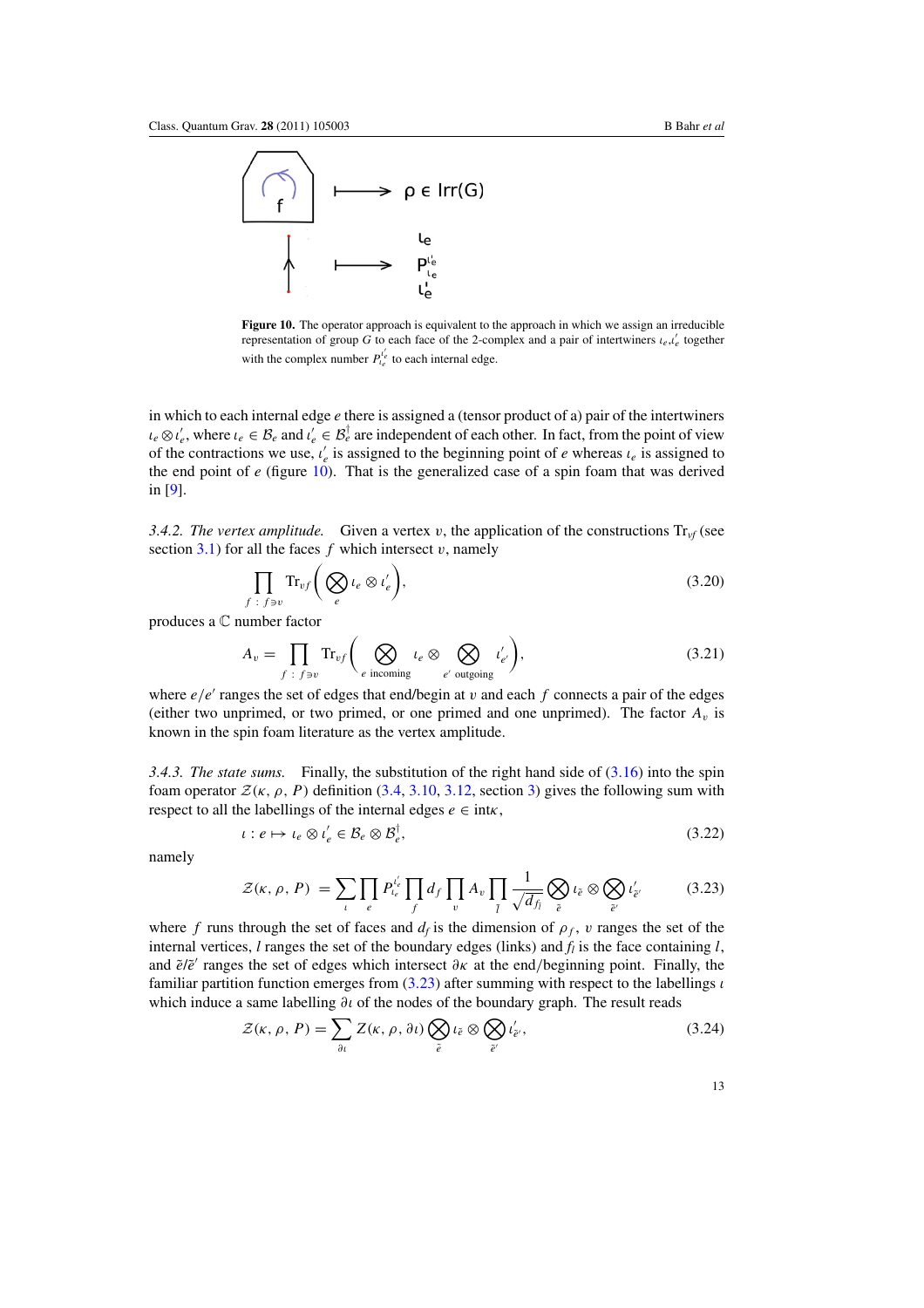# <span id="page-14-0"></span>**4. Operator spin foam models** *4.1. Definition, natural models*

*4.1.1. Definition.* A *G* operator spin foam model, where *G* is a compact group, can be defined as an assignment of an operator spin foam  $(\kappa, \rho, P)$  to each locally linear 2-complex *κ* endowed with a labelling *ρ* of the faces of *κ* with the irreducible representations of *G* (see section [2.1\)](#page-3-0):

$$
(\kappa, \rho) \mapsto (\kappa, \rho, P). \tag{4.1}
$$

We will be assuming throughout this paper that all the equivalence moves of section [2.2](#page-4-0) are symmetries of the models we consider. That is, given an assignment (4*.*1), whenever *(κ, ρ, P)* emerges in (4.1) then so does any  $(κ', ρ', P')$  that can be obtained from  $(κ, ρ, P)$  by the equivalence moves. We will be also assuming that for every model, an operator defined by its partition function (state sum) assigned to  $(\kappa, \rho)$  is the spin foam operator  $\mathcal{Z}(\kappa, \rho, P)$ constructed in section [3.](#page-9-0)

*4.1.2. Natural operator spin foam models.* Below we will consider a class of natural operator spin foam models, that is models such that, briefly speaking,

- the assignment  $e \mapsto P_e$  depends only on the unordered sequence of labels  $\rho_f$  such that *e* ⊂ *f* and is independent of the other parts of a given 2-complex *κ*—see below for a technical definition. We will also be assuming that the assignment *P* is self-adjoint, that is
- for every internal edge  $e \in \text{int } \kappa^{(1)}$

$$
P_e^{\dagger} = P_e,\tag{4.2}
$$

(of course,  $P_e$  is defined only for the internal edges).

Technically, the first assumption means that for every unordered sequence *R* of irreducible representations of the group *G*, we fix an operator

$$
P_R : \operatorname{Inv} \bigotimes_{\rho \in R} \mathcal{H}_{\rho} \to \operatorname{Inv} \bigotimes_{\rho \in R} \mathcal{H}_{\rho}. \tag{4.3}
$$

Next, given any  $(\kappa, \rho)$  on the left-hand side of (4.1), we can use the equivalence relation to reorient the faces *f* containing *e*, such that their orientations agree with that of *e*, and therefore an operator  $P_e$  should be a map

$$
P_e : \bigotimes_{f \supset e} \mathcal{H}_f \to \bigotimes_{f \supset e} \mathcal{H}_f. \tag{4.4}
$$

Finally set

$$
P_e = P_{R_e} \tag{4.5}
$$

where  $R_e$  is the unordered sequence of the representations  $\rho_f$ , such that f ranges the set of faces containing *e*.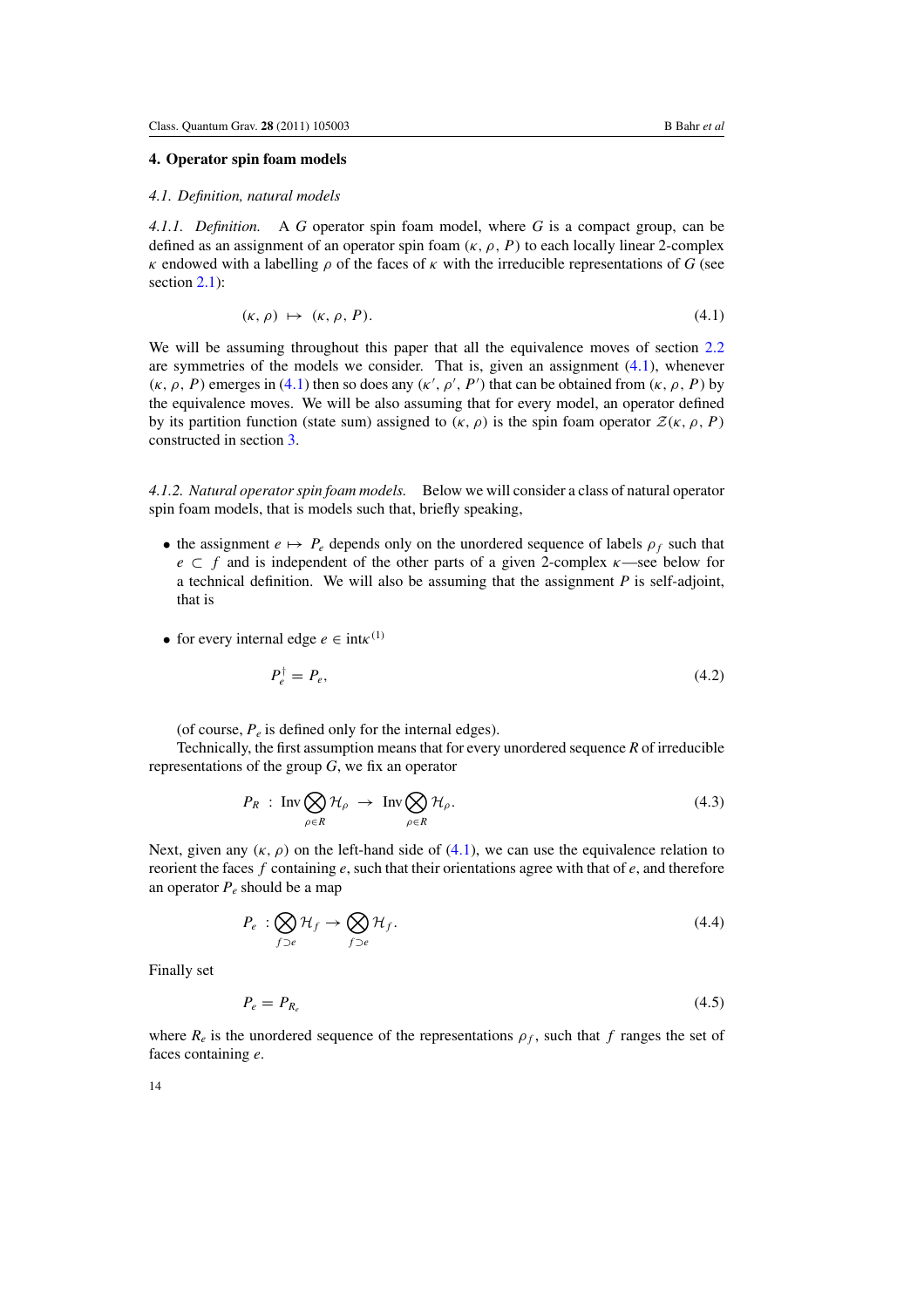<span id="page-15-0"></span>*4.1.3. A general solution for the conditions defining natural models.* It is not hard to see, that the set of conditions defining the class of the natural operator spin foam models has a general solution. First, the assumed symmetry with respect to the face splitting move of section [2.2.3](#page-6-0) implies that

$$
P_R = \text{id} \tag{4.6}
$$

for every unordered sequence *R* given by the pair of elements  $\rho$  and  $\rho^*$ . Secondly, the consequence of the symmetry with respect to the edge splitting move of section [2.2.4](#page-6-0) is that for every unordered sequence *R* of irreducible representations, the operator  $P_R$  (4.[3\)](#page-14-0) satisfies

$$
P_R P_R = P_R. \tag{4.7}
$$

Hence, each operator  $P_e$  is an orthogonal projection onto a subspace

$$
\mathcal{H}_R^s \subset \mathcal{H}_R. \tag{4.8}
$$

The subspaces  $\mathcal{H}_R^s$  are subject to the isomorphisms following from (2.[29\)](#page-7-0), (2.[30\)](#page-7-0). They give rise to subspaces  $\mathcal{H}_e^s$  assigned to the internal edges *e* of the 2-complexes.

# *4.2. Examples*

In the following, we will show how different choices of the operator labelling *P*, defining different operator spin foam models, reproduce different state-sum models. All the examples that we discuss below fall into the class of the natural operator spin foam models. Hence, by construction, each operator (2*.*[5\)](#page-4-0) is a projection. The freedom consists in fixing a subspace (4*.*8)

$$
\mathcal{H}_R^s \subset \mathcal{H}_R = \text{Inv} \bigotimes_{\rho \in R} \mathcal{H}_\rho \tag{4.9}
$$

for every unordered sequence *R* of the equivalence classes of irreducible representations of *G* (see conditions (2*.*[29\)](#page-7-0), (2*.*[30\)](#page-7-0)).

*4.2.1. Surjective P: BF theory.* The easiest nontrivial choice is, of course, choosing  $P_e$  to be the identity, for every edge *e*,

$$
P_e = \text{id} : \mathcal{H}_e \to \mathcal{H}_e,\tag{4.10}
$$

that is, the fixed Hilbert subspace for each unordered sequence *R* of the irreducible representations is the full Hilbert space of invariants,:

$$
\mathcal{H}_R^s = \mathcal{H}_R. \tag{4.11}
$$

Within this model, consider all the possible operator spin foams  $(\kappa, \rho, P)$  defined on a fixed 2-complex *κ* without boundary. Note that in the boundary-free case, the operator spin foam operator  $\mathcal{Z}(\kappa, \rho, P)$  of (section [3\)](#page-9-0) is a C-number. It was shown in [\[21\]](#page-22-0) that in this case<sup>5</sup> for any set of square-integrable functions

$$
\{S_f : G \to \mathbb{C} \; : \; f \in \kappa^{(2)}\} \tag{4.12}
$$

one has that

$$
\int_{G^E} \left( \prod_e \mathrm{d} h_e \right) \prod_f S_f(g_f) = \sum_{\rho} \left( \prod_f \hat{S}_f(\rho_f) \right) \mathcal{Z}(\kappa, \rho, P) \tag{4.13}
$$

<sup>5</sup> Strictly speaking, [\[21](#page-22-0)] only considered the 2-complex of a hypercubical lattice—however, the results can easily be generalized to the case of arbitrary 2-complexes.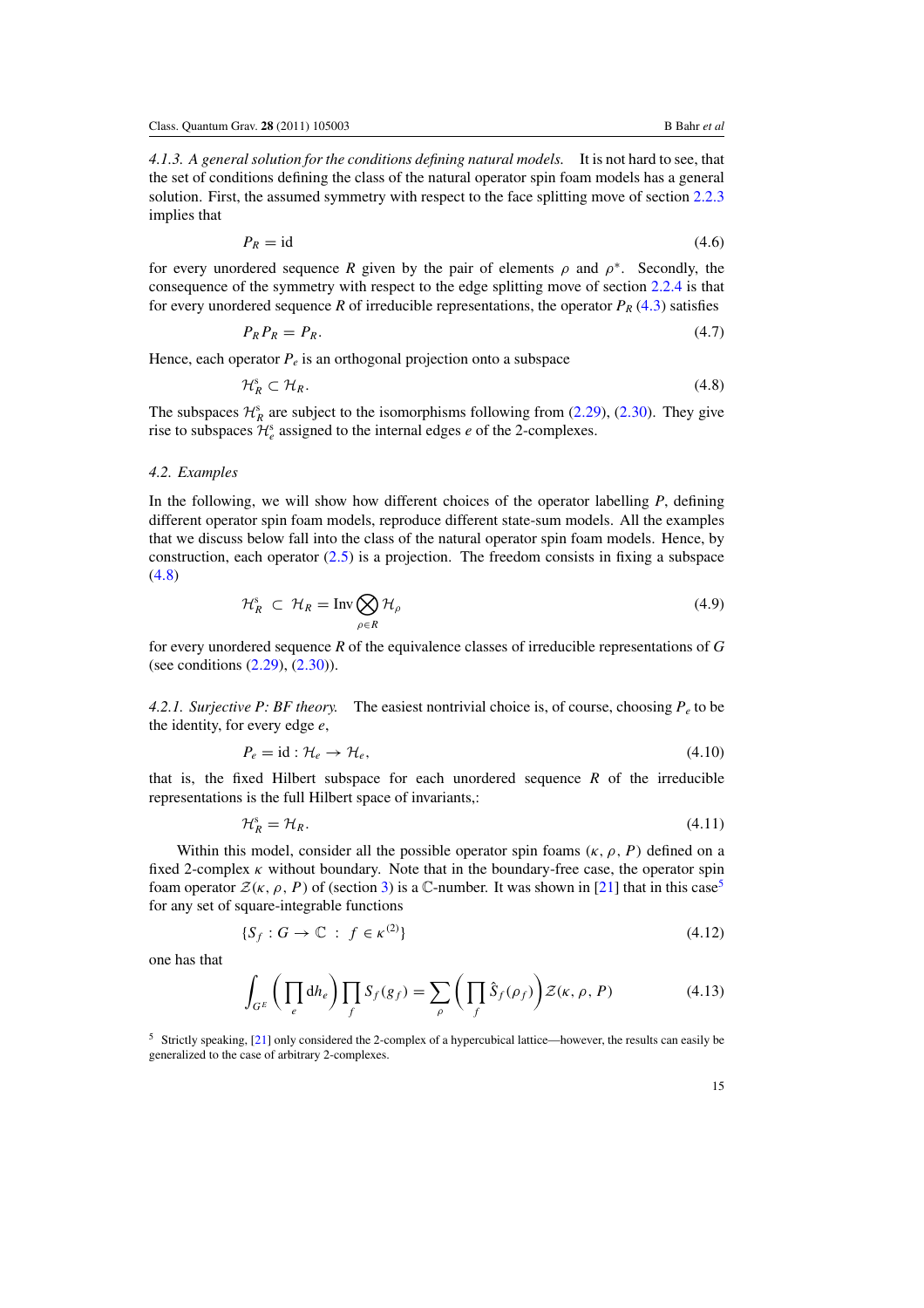where *e* ranges through the set of edges  $\kappa^{(1)}$ ,  $E = |\kappa^{(1)}|$ , f runs through the set of faces  $\kappa^{(2)}$ ,

$$
g_f := \prod_{e \in \partial f}^{\longrightarrow} h_e \tag{4.14}
$$

is the holonomy around a face *f* and

$$
\hat{S}_f(\rho) = \frac{1}{\dim \rho} \int_G dg S_f(g) \chi_\rho(g) \tag{4.15}
$$

is the Fourier coefficient of  $S_f$  as provided by the Peter–Weyl theorem. In the formal limit of all *S<sub>f</sub>* approaching the delta function on *G*, one has  $\hat{S}_f \equiv 1$ , and the right-hand side of (4.[13\)](#page-15-0) approaches the (unregularized) discretized BF-theory amplitude, e.g. when  $G = SU(2)$  and  $\kappa$  is dual to a triangulation of a 3D manifold one obtains the Ponzano–Regge amplitude. One therefore recovers BF theory as the most basic example for the spin foam operator formalism.

It should be noted that, due to (4*.*[13\)](#page-15-0), there are two dual ways of viewing the spin foam operator (which, in the case of a two-complex without boundary, is just a C-number) as the vacuum-to-vacuum amplitude of a path integral for discretized  $BF$ -theory<sup>6</sup>. One of them focuses on the assignment of different amplitudes to the cells in *κ* and summation over all assigned representations  $\{\rho_f\}$  (as well as over an orthonormal basis in the decomposition  $(3.16)$  $(3.16)$  of the  $P_e$ ). This is close to the state-sum language, and is the usual way in which spin foam models are written down. The dual (in the sense of Fourier transform) way of describing the amplitude is given by the left-hand side of (4*.*[13\)](#page-15-0), and can be interpreted as path integral for a lattice theory, with some gauge-invariant action functional determined by the  $S_f$ [\[25](#page-22-0), [27](#page-22-0), [28\]](#page-22-0), depending on finitely many holonomies. In this formulation there is a direct connection to an action functional which is determined by the  $S_f$ . The fact that different actions lead to different face amplitudes  $\hat{S}_f$  has been used to define generalizations to BF theory [\[23\]](#page-22-0).

The step to (four-dimensional) gravity is usually obtained by changing  $P_e$  to be a projector on a smaller subspace of  $Inv(\mathcal{H}_{\rho_f}^* \otimes \ldots \otimes \mathcal{H}_{\rho_{f'}})$ , being interpreted as the solution space of (a discretization of) the simplicity constraint, which turns topological BF theory into general relativity. The correct choice for this subspace, motivated by correct semiclassical limit of the theory, has been the subject of extensive research, leading to the different generalizations of BF theory: Barrett–Crane model, EPRL model (whose limiting case is the Barrett–Crane model) and FK model [\[3–6](#page-21-0)]. The holonomy representation similar to (4*.*[13\)](#page-15-0) exists for the Barrett–Crane model [\[26](#page-22-0)] and it has been recently defined also for the EPRL model [\[29\]](#page-23-0).<sup>7</sup> It should be noted, however, that for all current quantizations of the discretized simplicity constraint it is still an open question whether the degrees of freedom of general relativity are captured in the correct manner, and doubts have been spelled out both from the geometrical point of view [\[30](#page-23-0)], as well as with respect to the question whether diffeomorphism symmetry is implemented correctly [\[31\]](#page-23-0).

All interpretational issues aside, in the following we will give two further examples of (Euclidean) spin foam models which correspond to operators *Pe* with non-surjective *Pe*, namely the Barret–Crane model and the EPRL model (we will also comment on the possible extensions to the Lorentzian case).

*4.2.2. Rank 1 Pe: the Barrett–Crane model.* The next model on the list of easy nontrivial examples is the case when for every edge *e* of each operator spin foam  $(\kappa, \rho, P)$  of a

<sup>&</sup>lt;sup>6</sup> More generally, when  $\kappa$  has a boundary, the spin foam amplitudes are give by the matrix entries of the spin foam operator, describing the transition amplitudes between different in- and out-states.

Though in the latter case  $G = SU(2) \times SU(2)$ , in [\[29\]](#page-23-0) the properties of the EPRL amplitude are used to write the left-hand side of  $(4.13)$  $(4.13)$  as integrals over only one copy of  $SU(2)$ , in order to make the connection to the loop quantum gravity Hilbert space more apparent.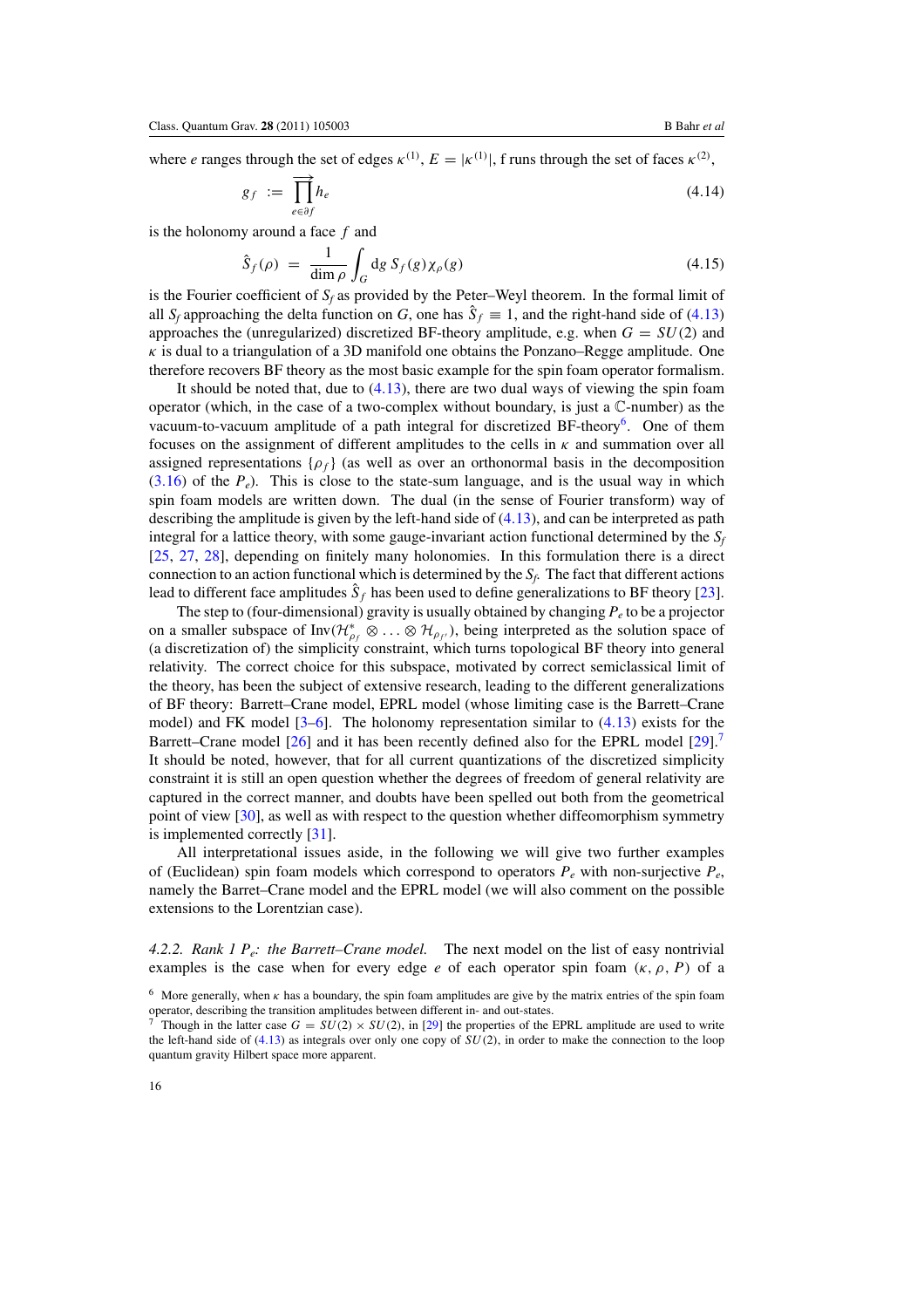model, the rank of the projection operator  $P_e$  is either 0 or 1. In fact, an example of a model of this type has been introduced by Barrett–Crane. In terms of our framework it is a  $G =$  Spin(4) ~  $SU(2) \times SU(2)$  operator spin foam model. The representations associated with the faces of  $(\kappa, \rho, P)$  are therefore

$$
\rho_f=(\rho_{j_f^+},\rho_{j_f^-}),
$$

where  $j_f^{\pm}$  are half-integers labelling the *SU(2)* representations, which—in the picture of Euclidean 4*D* gravity—constitute the self-dual and anti-self-dual parts of the Spin(4) connection. The projector  $P_e$  assigned to each edge  $e$  is zero,

$$
P_e = 0,\t\t(4.16)
$$

unless every representation associated with a face *f* hinging on the edge *e* is *balanced*, i.e. satisfies

$$
j_f^+ = j_f^- \equiv j_f.
$$

In the latter case, there is defined a unique element  $\iota_{BC} \in \mathcal{H}_e$ , called the 'Barrett–Crane intertwiner', and  $P_e$  is set to be

$$
P_e = \iota_{eBC} \otimes \iota_{eBC}^{\dagger}.
$$
\n(4.17)

In the balanced case (below  $Inv_{SU(2)}$ ... stands for the subspace of the  $SU(2)$  invariants; the subscript appears because we are also dealing with the spin(4) group),

$$
\mathcal{H}_e = \text{Inv}_{\text{SU}(2)} \bigg( \bigotimes_{f: e \subset f} \mathcal{H}_{j_f} \bigg) \otimes \text{Inv}_{\text{SU}(2)} \bigg( \bigotimes_{f: e \subset f} \mathcal{H}_{j_f} \bigg) \tag{4.18}
$$

where  $\mathcal{H}_{i}$  is the carrier Hilbert space of the corresponding *SU*(2) representation. The Barrett– Crane intertwiner is the bilinear form defined in the Hilbert space  $\text{Inv}_{\text{SU}(2)}(\bigotimes_{f:e\subset f} \mathcal{H}_{j}^f)$ <sup>\*</sup> by the restriction of the canonical invariant bilinear form defined in  $\bigotimes_{f: e \subset f} \mathcal{H}_{j_f}^*$ .

It can be constructed as follows: denote by  $\epsilon_j \in \mathcal{H}_j \otimes \mathcal{H}_j$  the unique up to rescaling SU(2) invariant. Furthermore, denote by

$$
\pi: \bigotimes_{f: e \subset f} \mathcal{H}_f \ \to \ \mathcal{H}_e
$$

the orthogonal projector. The Barrett–Crane intertwiner is then given by

$$
u_{\rm BC} = c \pi \left( \bigotimes_{f:ee} \epsilon_{j_f} \right) \tag{4.19}
$$

where *c* is a constant chosen such that  $\iota_{BC}$  is normalized.

In a slightly different language the edge and face splitting condition in the case of the Barrett–Crane model was also discussed in [\[24\]](#page-22-0).

*4.2.3. Lessons from the previous two examples.* The previous two examples give us an interpretation of the natural operator spin foam models. Each natural *G* operator spin foam model can be thought of as the *G* BF theory with constraints. Given an operator spin foam  $(κ, ρ, P)$  of a given model, elements of the Hilbert subspaces  $H_e^s(4.8)$  $H_e^s(4.8)$  $H_e^s(4.8)$  assigned to the edges are quantum solutions to the constraints. In the case of the Barrett–Crane model, the constraint is intertwining the operators defined in  $\bigotimes_f \mathcal{H}_{j_f^+}$ , and, respectively, in  $\bigotimes_f \mathcal{H}_{j_f^-}$ , and the Barrett– Crane solution is the identity map, provided the representations are balanced.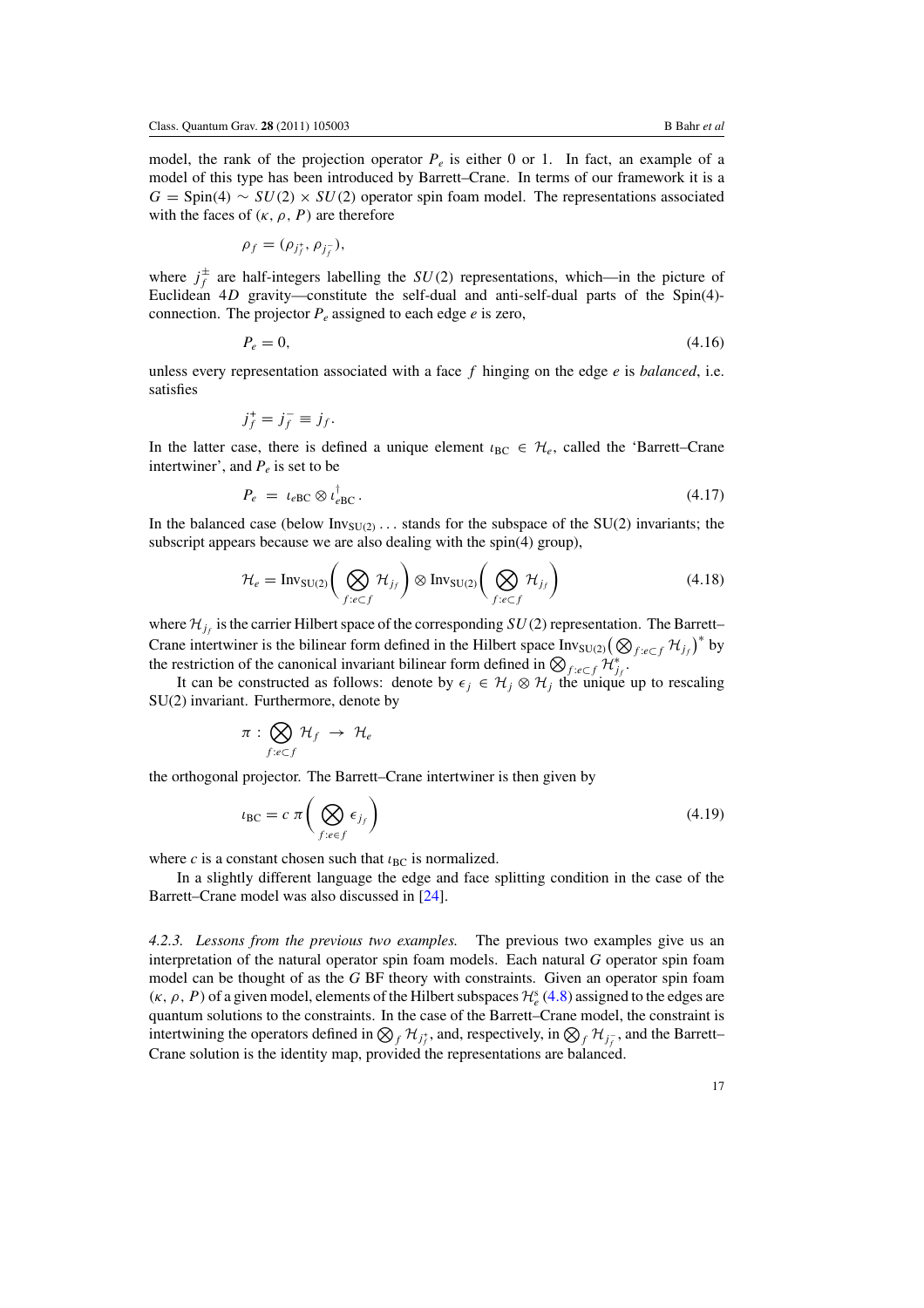*4.2.4. The natural operator spin foam model for the EPRL intertwiners.* The EPRL model [\[4](#page-21-0)] was developed to overcome some of the difficulties one was encountering with the attempt to interpret the Barrett–Crane model as a state-sum model for 4D Euclidean gravity. The fact that the operator labelling for the Barrett–Crane model assigns to the edges of the foams (at most) rank 1 operators lead to the argument that the theory does not capture enough degrees of freedom (and in particular is not compatible with an LQG boundary Hilbert space) [\[11\]](#page-22-0).

In the Euclidean EPRL model, again  $G = SU(2) \times SU(2)$ .<sup>8</sup> Similarly, the projector  $P_e$ , for every edge *e* of an operator spin foam  $(\kappa, \rho, P)$ , is defined by specifying its image, that is the corresponding subspace  $\mathcal{H}_{R}^{s}$  of [\(4](#page-15-0).8). The Euclidean EPRL model relies on the so-called Barbero–Immirzi parameter  $\gamma$ , which needs to be a rational number  $\gamma \neq 0, \pm 1$ . The EPRL model subspace  $\mathcal{H}_e^s$  denoted here by  $\mathcal{H}_e^{s,\text{EPRL}}$  is nonempty only if, for every face, there is a half-integer  $k_f$  such that

$$
j_f^{\pm} = \frac{1}{2} |1 \pm \gamma| k_f \tag{4.20}
$$

are also half-integers. The elements of this space  $\mathcal{H}_e^{\text{s,EPRL}}$  are called 'EPRL intertwiners'. In [\[4](#page-21-0)] the EPRL map

$$
\iota_{\gamma}^{\text{EPRL}} : \text{Inv}_{SU(2)}(\rho_{k_1} \otimes \ldots \otimes \rho_{k_n}) \longrightarrow \text{Inv}(\rho_{(j_1^+, j_1^-)} \otimes \ldots \otimes \rho_{(j_n^+, j_n^-)})
$$
(4.21)

is defined for any unordered sequences of admissible half-integers

$$
\tilde{R} = (k_1, ..., k_n), \qquad R = ((j_1^-, j_1^+), ..., (j_n^-, j_n^+))
$$

which maps  $SU(2)$ -intertwiners  $\eta$  to EPRL intertwiners  $\iota_{\gamma}^{EPRL}(\eta)$ . The space  $\mathcal{H}_R^{s,EPRL}$  of the EPRL intertwiners is therefore the image of the map  $\iota_{\gamma}^{\text{EPRL}}$ , which can be shown to be one-toone [\[7\]](#page-21-0), but not an isometry, i.e. it does not preserve the Hilbert space inner product [\[9](#page-22-0)]. Using this map, one maps a (typically orthonormal) basis

$$
\tilde{\mathcal{B}} \subset \text{Inv}_{SU(2)}(\rho_{k_1} \otimes \ldots \otimes \rho_{k_n})
$$

into a basis

$$
\mathcal{B}^{\text{EPRL}} \subset \mathcal{H}_{R}^{\text{s,EPRL}}
$$

(typically not orthonormal). In this way, for every edge *e*, the corresponding subspace  $\mathcal{H}_e^{s, EPRL} \subset \mathcal{H}_e$  is equipped with a basis  $\mathcal{B}_e^{EPRL} \subset \mathcal{H}_e^{s, EPRL}$ , elements of which are  $\iota_e^{EPRL}(\eta_e)$ , where  $\eta_e$  ranges through a basis  $\tilde{B}_e$  of the corresponding space (via (4.20))  $\mathcal{H}_e^{\text{SU(2)}}$  of the  $SU(2)$  intertwiners. We can expand the operator  $P_e$  in the basis  $\mathcal{B}_e^{\text{EPRL}}$ .

$$
P_e = \sum_{\eta_e, \eta'_e} P_{\eta'_e}^{\eta_e} \iota_{\gamma}^{\text{EPRL}}(\eta_e) \otimes \left(\iota_{\gamma}^{\text{EPRL}}(\eta'_e)\right)^{\dagger},\tag{4.22}
$$

where the coefficients  $P_{\eta_e}^{\eta_e}$  are defined by the Hilbert product  $(\cdot|\cdot)_e$  in  $\mathcal{H}_e$ , namely

$$
\sum_{\eta'_e} P_{\eta'_e}^{\eta_e} \left( t_{\gamma}^{\text{EPRL}}(\eta'_e) | t_{\gamma}^{\text{EPRL}}(\eta''_e) \right)_e = \delta_{\eta''_e}^{\eta_e}.
$$
\n(4.23)

As a result, given an operator spin foam  $(\kappa, \rho, P)$ , instead of assigning an operator  $P_e$  to each edge *e*, one considers a set of assignments  $\eta$  of two  $SU(2)$  intertwiners  $\eta_e, \eta'_e \in \mathcal{H}_e^{\text{SU}(2)}$ , to the end and, respectively, the beginning point of each edge *e* (figure [11\)](#page-19-0). Following the

<sup>8</sup> There is—as well as for the Barrett–Crane model—a Lorentzian version available [\[22,](#page-22-0) [34](#page-23-0)], which uses different symmetry groups, but which are not discussed in this paper.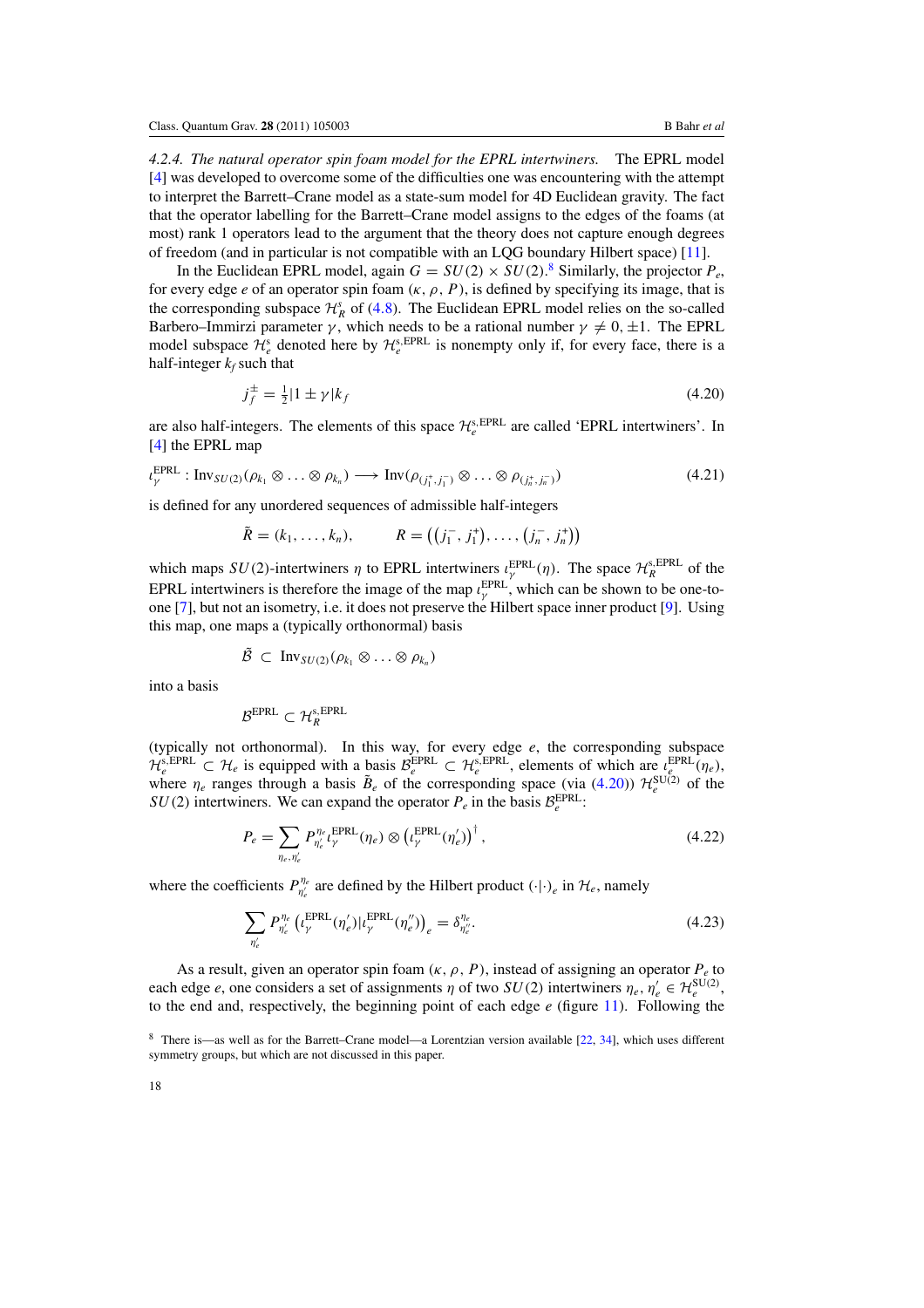<span id="page-19-0"></span>

**Figure 11.** Two  $SU(2)$  intertwiners  $\eta_e$ ,  $\eta'_e$  are assigned to the end and, respectively, the beginning point of each edge *e*.

derivation of the amplitude form of the partition function done in [\[9\]](#page-22-0) we obtain for the case of an oriented 2-complex with boundary:

$$
\mathcal{Z}(\kappa, \rho, P) = \sum_{\eta} \prod_{e} P_{\eta'_e}^{\eta_e} \prod_{f} (2j_f^+ + 1)(2j_f^- + 1) \prod_{v} A_v
$$
\n
$$
\prod_{l} \frac{1}{\sqrt{(2j_f^+ + 1)(2j_f^- + 1)}} \bigotimes_{e} l_{\gamma}^{\text{EPRL}}(\eta_e) \otimes \bigotimes_{\tilde{e}'} \left(l_{\gamma}^{\text{EPRL}}(\eta'_{e'})\right)^{\dagger}
$$
\n(4.24)

where *f* runs through the set of faces, *v* ranges the set of the internal vertices, *l* ranges the set of the boundary edges (links) and  $f_l$  is the (unique) face containing *l*, and  $\tilde{e}/\tilde{e}$ ranges the set of edges which intersect  $\partial$ *κ* at the end/beginning point and  $A$ <sup>*v*</sup> is the vertex amplitude (3*.*[21\)](#page-13-0).

Note that the  $P_{\eta_e}^{\eta_e}$  matrix is not appearing in the original definition of the EPRL state sum in  $[4]$ . It has to be included if  $P_e$  is supposed to be an orthogonal projection, since the EPRL map  $\iota_Y^{EPRL}$  is not an isometry. The  $P^{\eta_e \eta_{(w,e)}}$  can be interpreted as a measure factor appearing when summing over intertwiners. If the  $P_{\eta_e}^{\eta_e}$  factors are not included in the partition function, then the EPRL intertwiners are summed over with a different measure, and lead to  $P_e$  not being an orthogonal projection—in particular, the operator  $\mathcal{Z}(\kappa, \rho, P)$  is no longer invariant under trivially subdividing an edge.

The case of the Lorentzian EPRL model is more subtle and complicated. It deserves further investigation. Let us mention here only important difficulties one encounters trying to translate our formalism into the  $SL(2, \mathbb{C})$  case.

- First of all,  $SL(2,\mathbb{C})$  invariants are not anymore normalizable vectors in the tensor product of irreducible representations. Procedures like group averaging are necessary to define Hilbert space structure on the space of invariants.
- Contractions of the invariants in vertices need additional regularisation. Such a regularization is well defined for 3-edge connected vertices [\[10\]](#page-22-0). However, separate treatment is needed for vertices that are not 3-edge connected.
- Having Hilbert space structure and the EPRL map, we can check whether this map is injective or unitary. It is plausible that as in the case of EPRL, the *SO(*4*)* case injectivity holds but unitarity fails. Then we can use  $SU(2)$  invariants to parametrize  $SL(2, \mathbb{C})$  ones.
- The problem with non-3-edge-connected vertices leads to an ambiguity in the face splitting moves due to the fact that these vertices necessary appear in such a move; however, edge splitting move still leads to the conclusion of projectivity of the edge operator.

#### *4.3. Further examples*

*4.3.1. Natural models for monoidal categories.* Instead of considering operators and vector spaces one can more generally consider morphisms in a monoidal category. The models defined by Oeckl in [\[23\]](#page-22-0) are then the most natural spin foam models. For the case of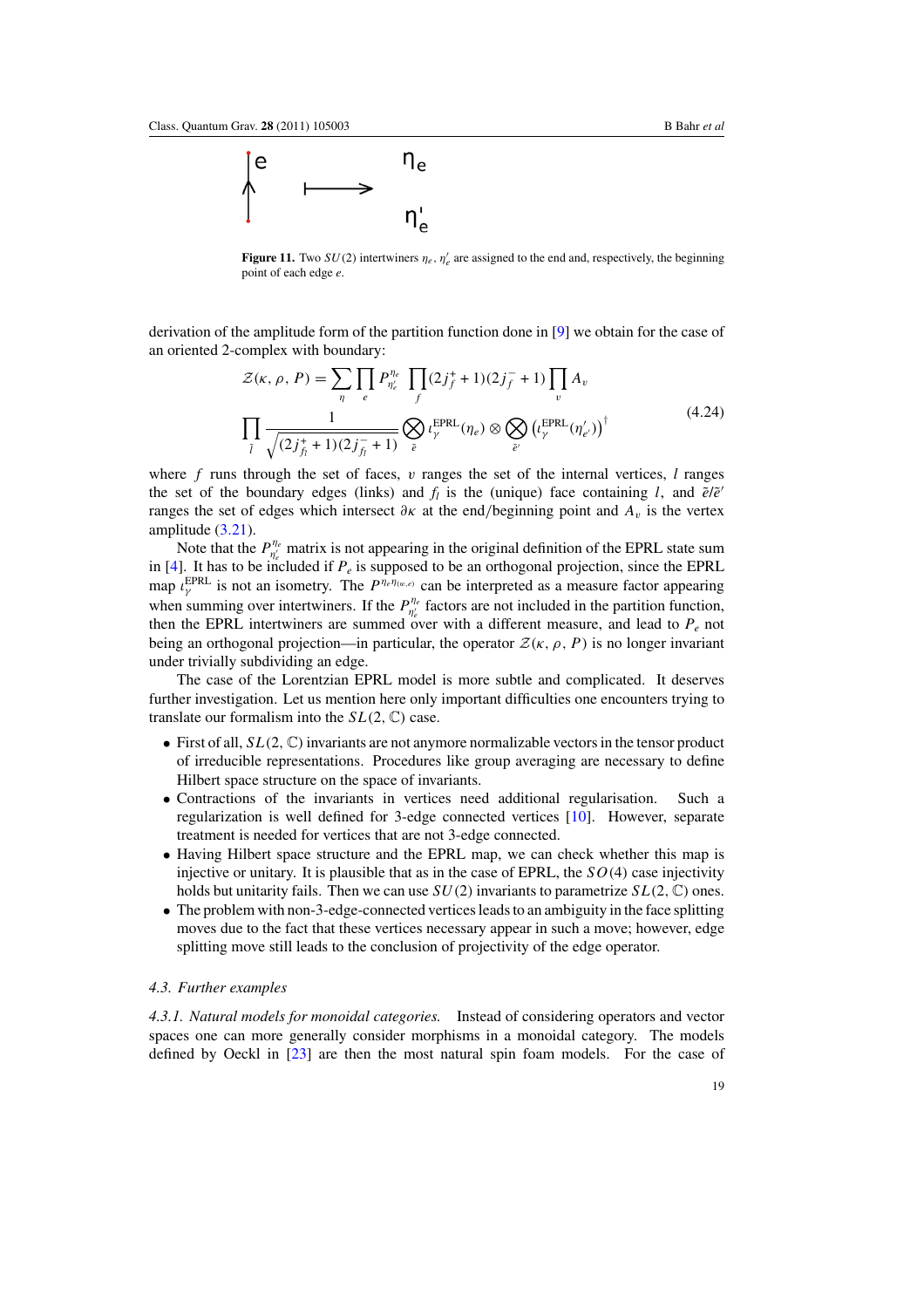symmetric monoidal categories Oeckl defines these models by considering cables and wires that correspond to edges and faces of our foam. The cable or edges carry morphisms, the wires carry labels and determine the combinatorics of contraction, just as the faces do in our discussion. For semi-simple symmetric monoidal categories Oeckl defines an operator *T*<sup>9</sup> depending only on an unordered set of objects. In the case of the category of representations of a group *G* the operator *T* defined by Oeckl coincides with the projection on the invariant subspace of the tensor product of representations that we considered for *BF* theory. Oeckl generalizes this not by changing the operator *T*, as in the EPRL model, but by changing the face amplitudes.

It should also be noted that our edge and face splitting conditions are special cases of the fusion moves of Oeckl.

*4.3.2. Simplicial group field theory.* Group field theories generate spin foam amplitudes in their Feynman expansion. If the GFT is simplicial in the sense of [\[32\]](#page-23-0), its expansion naturally leads to operator spin foam models with the edge operator given by the propagator of the theory. This is discussed in detail in [\[33\]](#page-23-0). The amplitudes defined there in terms of the 'EPRL/FK propagator'<sup>10</sup> are of the form of an operator spin foam with all faces labelled by  $L^2(G, dh)$ . As this is an infinite dimensional Hilbert space the trace will not in general be finite. Note that from the perspective of GFTs the edge splitting condition, which forces the edge operators to be projectors, is not desirable, as it implies propagators with a trivial spectrum in the quantum field theory.

#### **5. Summary**

The operator spin foams that we have introduced are linear combinations of the usual spin foams; therefore, they should be robust in any spin foam context. In our paper we list the moves naturally defined in the space of the operator spin foams. The moves are used in our paper to define an equivalence relation—we would like to emphasize that 'equivalent' operator spin foams are not identical. Whenever we construct a model, the question we address is, whether or not all those moves are symmetries of our model. In the paper we considered the class of models which do admit all those symmetries. And we derived the consequences of that assumption. A spin foam model may not have the symmetries defined by our equivalence relation. One may restrict the set of spin foams that are allowed by a given model. In particular, the vertices obtained by splitting an internal edge can be just forbidden. However, we seem to agree that we would like to be able to identify an operator spin foam with a refined operator spin foam. So the allowed spin foams should admit at least sufficiently refined spin foams. Given an operator spin foam, there is the naturally defined operator denoted by Z in our paper. Nonetheless, an operator  $Z'$  constructed within a given model from an operator spin foam may be different from the operator Z. For example one can introduce some extra structure at the vertices and use it to define Z'. The first three 'moves' defining the equivalence relation that we have constructed: reorientation of faces, edges, and splitting a face, are the consequence of analogous moves and equivalence of the spin networks. The equivalence upon splitting an edge and the suitable relation between the operators is a choice natural for the consistency between combining the operator spin foams and combining the corresponding operators. Together with splitting a face it also ensures independence from the cellular decomposition chosen for the 2-complex. As a result the natural spin foams depend only on the topology of the 2-complex

 $10$  Defined in equation (20) of [\[33](#page-23-0)].

<sup>&</sup>lt;sup>9</sup> Proposition 2.12 of  $[23]$ .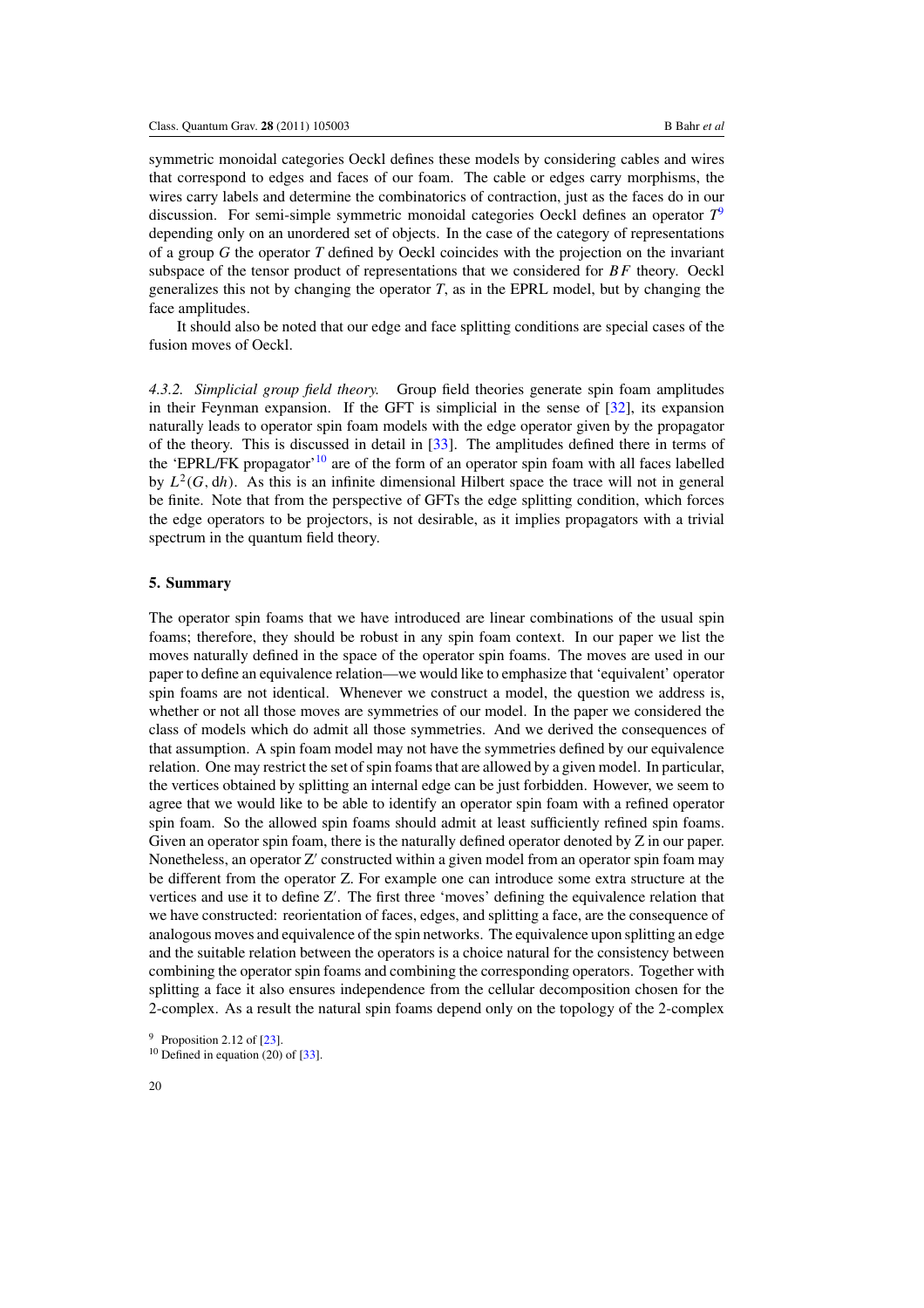<span id="page-21-0"></span>and a labelling of maximal faces. Also the contraction as well as the operator spin foam *operator* are naturally defined operations that exist independently on our believes and can be used as tools of any spin foam theory. The family of natural spin foam models we derived from assumed symmetry took appearance of constrained BF spin foam models. Each of the models is defined by the restriction of a proper spin foam model to a subspace in the space of intertwiners. Since gravity is often viewed in that way, one of the natural spin(4) operator spin foam model characterized by suitable subspace of solutions to the simplicity constraints could be the proper quantum gravity model. The most important example is given by the EPRL subspace of the spin(4) intertwiners. In that case, the corresponding natural operator spin foam model coincides with the proposal of [\[9\]](#page-22-0), whereas it is different from the EPRL proposal [4]. That difference was already emphasised in [\[9\]](#page-22-0). The new conclusion coming from the current work is the set of rules governing operator spin foams that is satisfied in one case and is not satisfied by the other one. If experiment shows that nature favours the less natural model, we should still understand better its operator structure.

#### **Acknowledgments**

We have benefited a lot from stimulating discussions with Carlo Rovelli, Abhay Ashtekar, Jonathan Engle, Claudio Perini and Elena Magliaro. WK, MK and JL were partially supported by (i) the grants N N202 104838, N N202 287538 and 182/N-QGG/2008/0 (PMN) of Polish Ministerstwo Nauki i Szkolnictwa Wyzszego; (ii) the grant Mistrz of the Foundation for the Polish Science. JL also acknowledges the US National Science Foundation (NSF) grant PHY-0456913. MK also acknowledges financial support from the project 'International PhD Studies in Fundamental Problems of Quantum Gravity and Quantum Field Theory' of Foundation for Polish Science, cofinanced from the programme IE OP 2007-2013 within European Regional Development Fund. All the authors thank the ESF network Quantum Geometry and Quantum Gravity for short visit grants to collaborate.

# **References**

- [1] Baez J 2000 An introduction to spinfoam models of BF theory and quantum gravity *Lecture Notes Phys.* **543** [25–94](http://dx.doi.org/10.1007/3-540-46552-9) (arXiv[:gr-qc/9905087v1\)](http://www.arxiv.org/abs/gr-qc/9905087v1)
- [2] Barrett J and Naish-Guzman I 2009 The Ponzano–Regge model *Class. Quantum Grav.* **26** [155014](http://dx.doi.org/10.1088/0264-9381/26/15/155014) (arXiv[:0803.3319](http://www.arxiv.org/abs/0803.3319) [gr-qc])
- [3] Barrett J W and Crane L 1998 Relativistic spin-networks and quantum gravity *J. Math. Phys.* **39** [3296–302](http://dx.doi.org/10.1063/1.532254) (arXiv[:gr-qc/9709028\)](http://www.arxiv.org/abs/gr-qc/9709028)
- [4] Engle J, Livine E, Pereira R and Rovelli C 2008 LQG vertex with finite Immirzi parameter *Nucl. Phys.* B **799** [136–49](http://dx.doi.org/10.1016/j.nuclphysb.2008.02.018) (arXiv[:gr-qc/0711.0146v2\)](http://www.arxiv.org/abs/gr-qc/0711)
- [5] Engle J, Pereira R and Rovelli C 2008 Flipped spinfoam vertex and loop gravity *Nucl. Phys.* B **798** [251–90](http://dx.doi.org/10.1016/j.nuclphysb.2008.02.002) (arXiv[:gr-qc/0708.1236v1\)](http://www.arxiv.org/abs/gr-qc/0708)
- Livine E R and Speziale S 2007 A new spinfoam vertex for quantum gravity *Phys. Rev.* D **76** [084028](http://dx.doi.org/10.1103/PhysRevD.76.084028) (arXiv[:gr-qc/0705.0674v2\)](http://www.arxiv.org/abs/gr-qc/0705)
- [6] Freidel L and Krasnov K 2008 A new spin foam model for 4d gravity *Class. Quantum Grav.* **25** [125018](http://dx.doi.org/10.1088/0264-9381/25/12/125018) (arXiv[:gr-qc/0708.1595v2\)](http://www.arxiv.org/abs/gr-qc/0708)

Livine E R and Speziale S 2008 Consistently solving the simplicity constraints for spinfoam quantum gravity *Europhys. Lett.* **81** [50004](http://dx.doi.org/10.1209/0295-5075/81/50004) (arXiv[:0708.1915](http://www.arxiv.org/abs/0708.1915) [gr-qc])

Bojowald M and Perez A 2010 Spin foam quantization and anomalies *Gen. Rel. Grav.* **42** [877–907](http://dx.doi.org/10.1007/s10714-009-0892-9)  $(\text{arXiv:} \text{or-} \text{ac}/0303026)$ 

- [7] Kaminski W, Kisielowski M and Lewandowski J 2010 Spin-foams for all loop quantum gravity ´ *Class. Quantum Grav.* **27** [095006](http://dx.doi.org/10.1088/0264-9381/27/9/095006) (arXiv[:0909.0939v2\)](http://www.arxiv.org/abs/0909.0939v2)
- [8] Bahr B 2001 On knottings in the physical Hilbert space of LQG as given by the EPRL model arXiv[:1006.0700](http://www.arxiv.org/abs/1006.0700)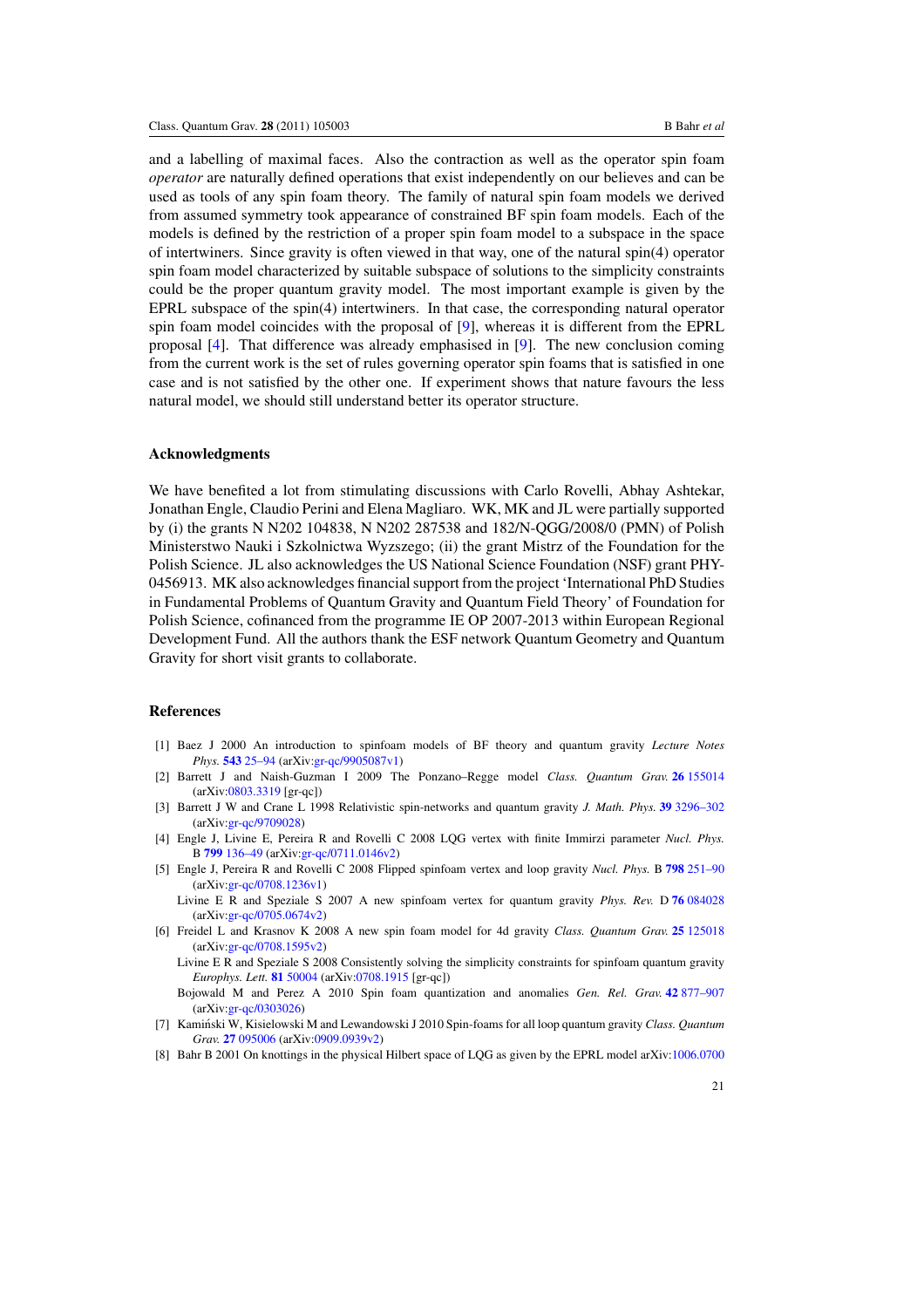- <span id="page-22-0"></span>[9] Kaminski W, Kisielowski M and Lewandowski J 2010 The EPRL intertwiners and corrected partition function ´ *Class. Quantum Grav.* **27** [165020](http://dx.doi.org/10.1088/0264-9381/27/16/165020) (arXiv[:0912.0540v1\)](http://www.arxiv.org/abs/0912.0540v1)
- [10] Baez J C and Barrett J W 2001 Integrability for relativistic spin networks *Class. Quantum Grav.* **18** [4683](http://dx.doi.org/10.1088/0264-9381/18/21/316) (arXiv[:gr-qc/0101107\)](http://www.arxiv.org/abs/gr-qc/0101107)

Engle J and Pereira R 2009 Regularization and finiteness of the Lorentzian LQG vertices *Phys. Rev.* D **79** [084034](http://dx.doi.org/10.1103/PhysRevD.79.084034) (arXiv[:0805.4696](http://www.arxiv.org/abs/0805.4696) [gr-qc])

Kamiński W 2010 All 3-edge-connected relativistic BC and EPRL spin-networks are integrable arXiv[:1010.5384v1](http://www.arxiv.org/abs/1010.5384v1)

- [11] Bianchi E, Modesto L, Rovelli C and Speziale S 2006 Graviton propagator in loop quantum gravity *Class. Quantum Grav.* **23** [6989–7028](http://dx.doi.org/10.1088/0264-9381/23/23/024) (arXiv[:gr-qc/0604044\)](http://www.arxiv.org/abs/gr-qc/0604044)
	- Alesci E and Rovelli C 2007 The complete LQG propagator: I. Difficulties with the Barrett–Crane vertex *Phys. Rev.* D **76** [104012](http://dx.doi.org/10.1103/PhysRevD.76.104012) (arXiv[:gr-qc/0708.0883\)](http://www.arxiv.org/abs/gr-qc/0708)

Alesci E and Rovelli C 2007 The complete LQG propagator: II. Asymptotic behavior of the vertex *Phys. Rev.* D **77** [044024](http://dx.doi.org/10.1103/PhysRevD.77.044024) (arXiv[:0711.1284\)](http://www.arxiv.org/abs/0711.1284)

Alesci E, Bianchi E and Rovelli C 2008 LQG propagator: III. The new vertex arXiv[:0812.5018](http://www.arxiv.org/abs/0812.5018)

Mamone D and Rovelli C 2009 Second-order amplitudes in loop quantum gravity arXiv[:0904.3730](http://www.arxiv.org/abs/0904.3730)

Bianchi E, Magliaro E and Perini C 2009 LQG propagator from the new spin foams *Nucl. Phys.* B **822** [245–69](http://dx.doi.org/10.1016/j.nuclphysb.2009.07.016) (arXiv[:0905.4082\)](http://www.arxiv.org/abs/0905.4082)

- [12] Reisenberger M P 1994 World sheet formulations of gauge theories and gravity arXiv[:gr-qc/9412035](http://www.arxiv.org/abs/gr-qc/9412035) Reisenberger M P and Rovelli C 1997 'Sum over surfaces' form of loop quantum gravity *Phys. Rev.* D **56** [3490–508](http://dx.doi.org/10.1103/PhysRevD.56.3490) (arXiv[:gr-qc/9612035v\)](http://www.arxiv.org/abs/gr-qc/9612035v)
- [13] Perez A 2003 Spinfoam models for quantum gravity *Class. Quantum Grav.* **20** [R43](http://dx.doi.org/10.1088/0264-9381/20/6/202) (arXiv[:gr-qc/0301113v2\)](http://www.arxiv.org/abs/gr-qc/0301113v2)
- [14] Alesci E, Bianchi E, Magliaro E and Perini C 2008 Asymptotics of LQG fusion coefficients arXiv[:0809.3718v2](http://www.arxiv.org/abs/0809.3718v2)
- [15] Baratin A, Flori C and Thiemann T 2008 The Holst spin foam model via cubulations arXiv[:gr-qc/0812.4055v2](http://www.arxiv.org/abs/gr-qc/0812) Han M and Thiemann T 2009 On the relation between operator constrain, master constrain, reduced phase space and path integral quantisation arXiv[:0911.3428v1](http://www.arxiv.org/abs/0911.3428v1)

Engle J, Han M and Thiemann T 2009 Canonical path integral measures for Holst and Plebanski gravity: I. Reduced phase space derivation arXiv[:0911.3433v1](http://www.arxiv.org/abs/0911.3433v1)

- [16] Ashtekar A 1991 *Lectures on Non-perturbative Canonical Gravity* (Singapore: World Scientific) (Notes prepared in collaboration with R S Tate)
- [17] Thiemann T 2007 *Introduction to Modern Canonical Quantum General Relativity* (Cambridge: Cambridge University Press)
- [18] Rovelli C 2004 *Quantum Gravity* (Cambridge: Cambridge University Press)
- [19] Ashtekar A and Lewandowski J 2004 Background independent quantum gravity: a status report *Class. Quantum Grav.* **21** [R53](http://dx.doi.org/10.1088/0264-9381/21/15/R01) (arXiv[:gr-qc/0404018\)](http://www.arxiv.org/abs/gr-qc/0404018)
- [20] Han M, Huang W and Ma Y 2007 Fundamental structure of loop quantum gravity *Int. J. Mod. Phys.* D **16** [1397–474](http://dx.doi.org/10.1142/S0218271807010894) (arXiv[:gr-qc/0509064\)](http://www.arxiv.org/abs/gr-qc/0509064)
- [21] Oeckl R and Pfeiffer H 2001 The dual of pure non-Abelian lattic gauge theory as a spin foam model *Nucl. Phys.* B **598** [400–26](http://dx.doi.org/10.1016/S0550-3213(00)00770-7) (arXiv[:hep-th/0008095\)](http://www.arxiv.org/abs/hep-th/0008095)
- [22] Barrett J and Crane L 2000 A Lorentzian signature model for quantum general relativity *Class. Quantum Grav.* **17** [3101–18](http://dx.doi.org/10.1088/0264-9381/17/16/302) (arXiv[:gr-qc/9904025\)](http://www.arxiv.org/abs/gr-qc/9904025)
- [23] Oeckl R 2003 Generalized lattice gauge theory, spin foams and state sum invariants *J. Geom. Phys.* **46** [308](http://dx.doi.org/10.1016/S0393-0440(02)00148-1) (arXiv[:hep-th/0110259\)](http://www.arxiv.org/abs/hep-th/0110259)
- [24] Conrady F 2005 Geometric spin foams, Yang–Mills theory and background-independent models arXiv[:gr-qc/0504059](http://www.arxiv.org/abs/gr-qc/0504059)
- [25] Freidel L and Krasnov K 1999 Spin foam models and the classical action principle *Adv. Theor. Math. Phys.* **2** 1183 (arXiv[:hep-th/9807092\)](http://www.arxiv.org/abs/hep-th/9807092)
- [26] Pfeiffer H 2002 Dual variables and a connection picture for the Euclidean Barrett–Crane model *Class. Quantum Grav.* **19** [1109](http://dx.doi.org/10.1088/0264-9381/19/6/306) (arXiv[:gr-qc/0112002\)](http://www.arxiv.org/abs/gr-qc/0112002)
- [27] Han M and Thiemann T 2010 Commuting simplicity and closure constraints for 4D spin foam models arXiv[:1010.5444](http://www.arxiv.org/abs/1010.5444) [gr-qc]
- [28] Bonzom V and Livine E R 2009 A Lagrangian approach to the Barrett–Crane spin foam model *Phys. Rev.* D **79** [064034](http://dx.doi.org/10.1103/PhysRevD.79.064034) (arXiv[:0812.3456](http://www.arxiv.org/abs/0812.3456) [gr-qc])
	- Bonzom V 2009 From lattice BF gauge theory to area-angle Regge calculus *Class. Quantum Grav.* **26** [155020](http://dx.doi.org/10.1088/0264-9381/26/15/155020) (arXiv[:0903.0267](http://www.arxiv.org/abs/0903.0267) [gr-qc])
	- Bonzom V 2009 Spin foam models for quantum gravity from lattice path integrals *Phys. Rev.* D **80** [064028](http://dx.doi.org/10.1103/PhysRevD.80.064028) (arXiv[:0905.1501](http://www.arxiv.org/abs/0905.1501) [gr-qc])